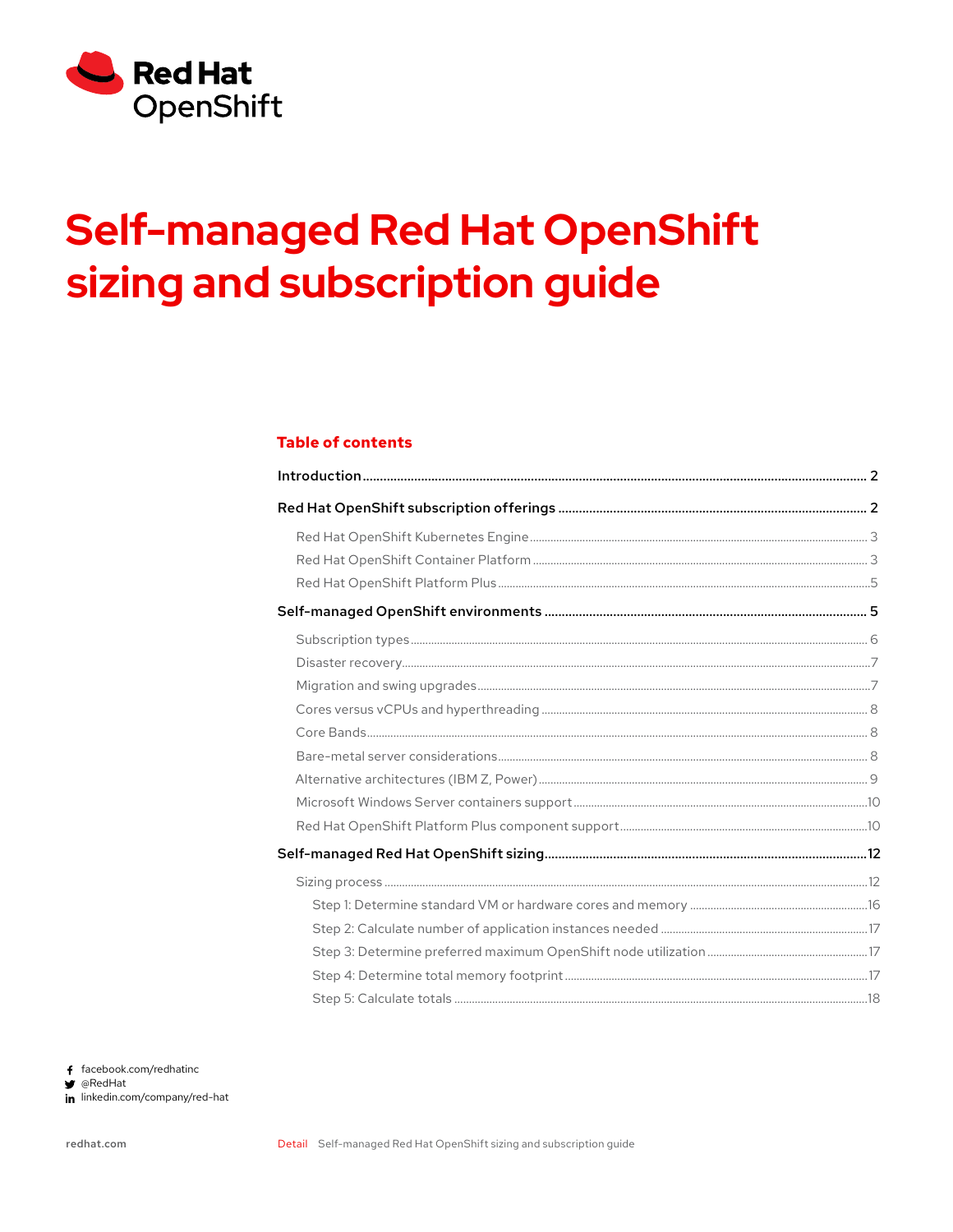<span id="page-1-0"></span>

## **Introduction**

This document will help you understand the subscription model for self-managed Red Hat® OpenShift<sup>®</sup> offerings and provide step-by-step instructions for how to approximate the size of an OpenShift environment. More accurate sizing information is available on request.

## **Red Hat OpenShift subscription offerings**

Red Hat OpenShift provides a consistent application development and management platform across an open hybrid cloud environment, and supports on-premises, virtual, and physical infrastructure, and private cloud, public cloud, and edge deployments. There are two ways to operate and use Red Hat OpenShift: self-managed OpenShift and fully managed OpenShift cloud services.

**Self-managed OpenShift** allows you to install, operate, and manage Red Hat OpenShift environments with maximum control, flexibility, and customization, so you can operate your own environment starting with the infrastructure. Self-managed OpenShift is supported on-premises using physical servers, virtualization, and in a private cloud environment, as well as in supported public cloud environments. You control upgrades, manage the lower-level infrastructure, and maintain service-level agreements (SLA).

**OpenShift cloud services** are fully managed and operated by Red Hat and its public cloud partners in major public clouds. A dedicated site reliability engineering (SRE) team manages and maintains Red Hat OpenShift core services and infrastructure, allowing your DevSecOps teams to concentrate on developing and deploying new applications and modernizing existing ones.

All editions of OpenShift offer a consistent user experience for developers and operations across every environment, allowing you to transfer your skills and applications to the cloud environments where your applications run best.

#### **Self-managed OpenShift software offerings:**

- **Red Hat OpenShift Kubernetes Engine:** A hybrid cloud, enterprise Kubernetes runtime engine that provides core OpenShift functionality to deploy and run applications, which you install and manage in datacenter, public cloud, or edge environments.
- **Red Hat OpenShift Container Platform:** A hybrid cloud, enterprise Kubernetes platform to build, deploy, and run applications, which you install and manage in datacenter, public cloud, and edge environments.
- **Red Hat OpenShift Platform Plus:** A single hybrid cloud platform that allows enterprises to build, deploy, run, and manage intelligent applications securely at scale across multiple clusters and cloud footprints. Multiple layers of security, manageability, and automation provide consistency throughout the software supply chain.

#### **OpenShift cloud services offerings:**

- **Red Hat OpenShift Dedicated:** Fully managed Red Hat OpenShift service on Amazon Web Services (AWS) and Google Cloud. [Read more information including pricing on OpenShift.com.](https://www.redhat.com/en/technologies/cloud-computing/openshift/dedicated)
- **Microsoft Azure Red Hat OpenShift:** Fully managed Red Hat OpenShift service on Microsoft Azure, jointly managed by Red Hat and Microsoft. [Read more](https://www.redhat.com/en/technologies/cloud-computing/openshift/azure).
- **Red Hat OpenShift Service on AWS:** Fully managed Red Hat OpenShift service on Amazon Web Services, jointly managed by Red Hat and AWS. [Read more](https://www.redhat.com/en/technologies/cloud-computing/openshift/aws).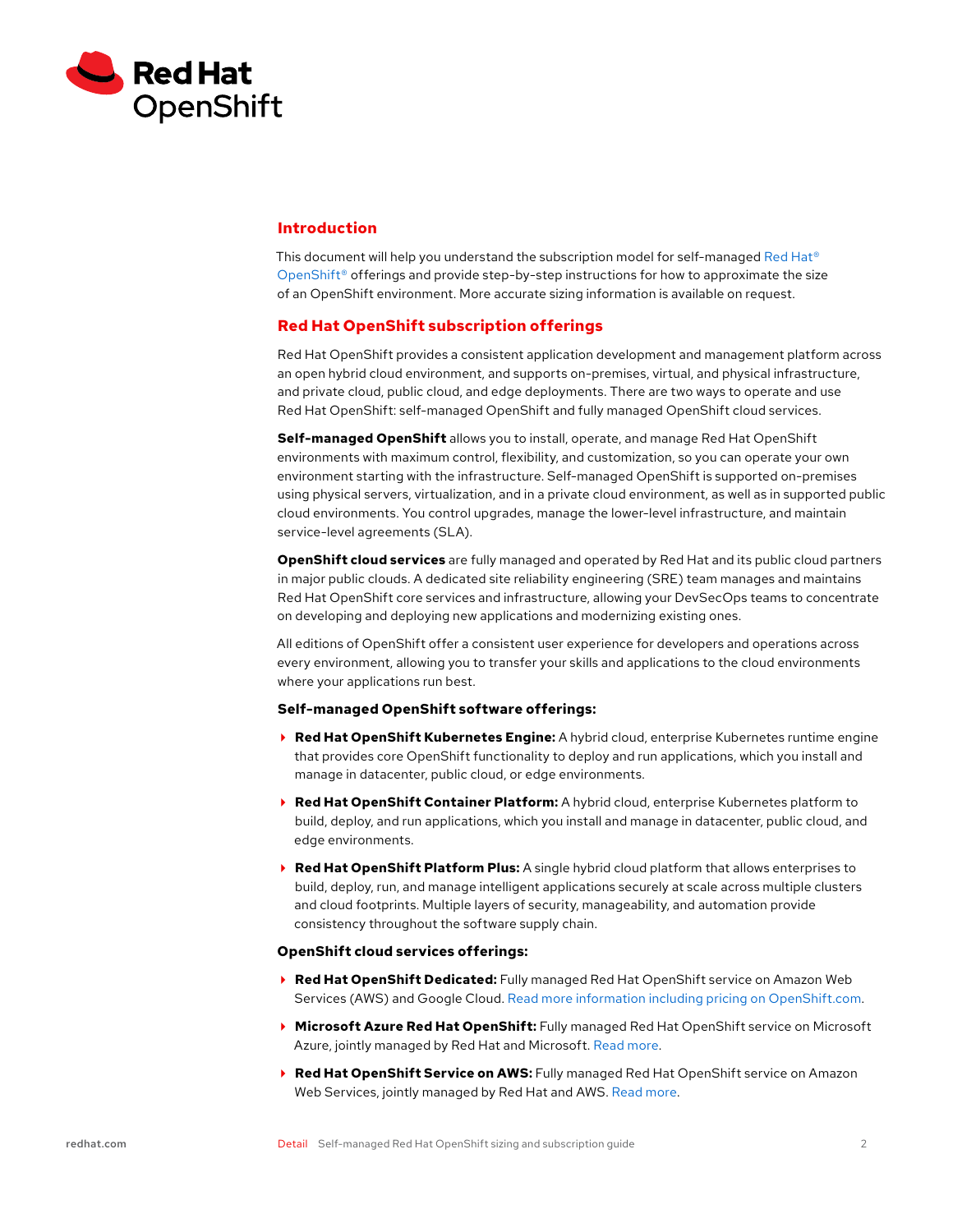<span id="page-2-0"></span>

 **Red Hat OpenShift Kubernetes Service on IBM Cloud:** Fully managed Red Hat OpenShift service on IBM Cloud, jointly managed by Red Hat and IBM. [Read more](https://www.redhat.com/en/technologies/cloud-computing/openshift/ibm).

#### **Red Hat OpenShift Kubernetes Engine**

Subscription components:

- **1. Red Hat OpenShift Kubernetes Engine** is the Kubernetes runtime engine and infrastructure, and does not include the developer capabilities and advanced features of OpenShift Container Platform. OpenShift Kubernetes Engine includes the OpenShift Kubernetes distribution, Red Hat Enterprise Linux® and Red Hat Enterprise Linux CoreOS (described later in this section), and integrated Kubernetes cluster services components that include the OpenShift installer, monitoring, log forwarding, SDN, ingress router, registry, and more. See [About OpenShift](https://docs.openshift.com/container-platform/4.10/welcome/oke_about.html)  [Kubernetes Engine](https://docs.openshift.com/container-platform/4.10/welcome/oke_about.html) in the OpenShift documentation for details.
- **2. Red Hat Enterprise Linux and Red Hat Enterprise Linux CoreOS:** Each OpenShift subscription contains all the software needed for your compute nodes, control plane nodes, and supporting infrastructure nodes. This includes Red Hat Enterprise Linux CoreOS and Red Hat Enterprise Linux software. Red Hat Enterprise Linux CoreOS is required for the OpenShift control plane. Red Hat Enterprise Linux CoreOS is supported for use as a component of OpenShift. OpenShift customers can also choose to use Red Hat Enterprise Linux version 7 or 8 for their OpenShift compute nodes, as an alternative to Red Hat Enterprise Linux CoreOS. Red Hat Enterprise Linux must be installed separately by the customer on those compute nodes. Red Hat Enterprise Linux software is included in OpenShift subscriptions for this purpose. Refer to the [product documentation](https://docs.openshift.com/container-platform/4.10/machine_management/adding-rhel-compute.html) to determine which version of Red Hat Enterprise Linux is supported with your OpenShift deployment.
- **3. Red Hat OpenShift Virtualization:** Accelerate application delivery with a single platform that can manage virtual machines (VMs) and containers with the same tools and teams. OpenShift Virtualization lets OpenShift manage and consume both containers and VMs with Kubernetes, using KubeVirt. This includes the entitlement to use Red Hat Enterprise Linux as the guest operating system in all the virtual machines hosted on OpenShift.
- **4. Red Hat OpenShift administrator console:** Provides an optimized experience for administrators. The administrative perspective allows the user to view and manage the OpenShift and Kubernetes resources.
- **5. Red Hat Application Streams:** OpenShift lets you use the container images provided in Red Hat Application Streams (formerly [Software Collections](https://www.redhat.com/en/resources/red-hat-software-collections)) that are included with Red Hat Enterprise Linux. These images include popular languages and runtimes—such as PHP, Python, Perl, Node.js, and Ruby—as well as databases, such as MySQL, MariaDB, and Redis. This offering also includes an OpenJDK image for Java™ frameworks. For more information, read [this post on](https://www.redhat.com/en/blog/introduction-appstreams-and-modules-red-hat-enterprise-linux)  [Application Streams](https://www.redhat.com/en/blog/introduction-appstreams-and-modules-red-hat-enterprise-linux).

#### **Red Hat OpenShift Container Platform**

Subscription components:

**1. Red Hat OpenShift Kubernetes Engine:** Each OpenShift Container Platform subscription includes all of the components of OpenShift Kubernetes Engine as well as additional layered services described later in this section.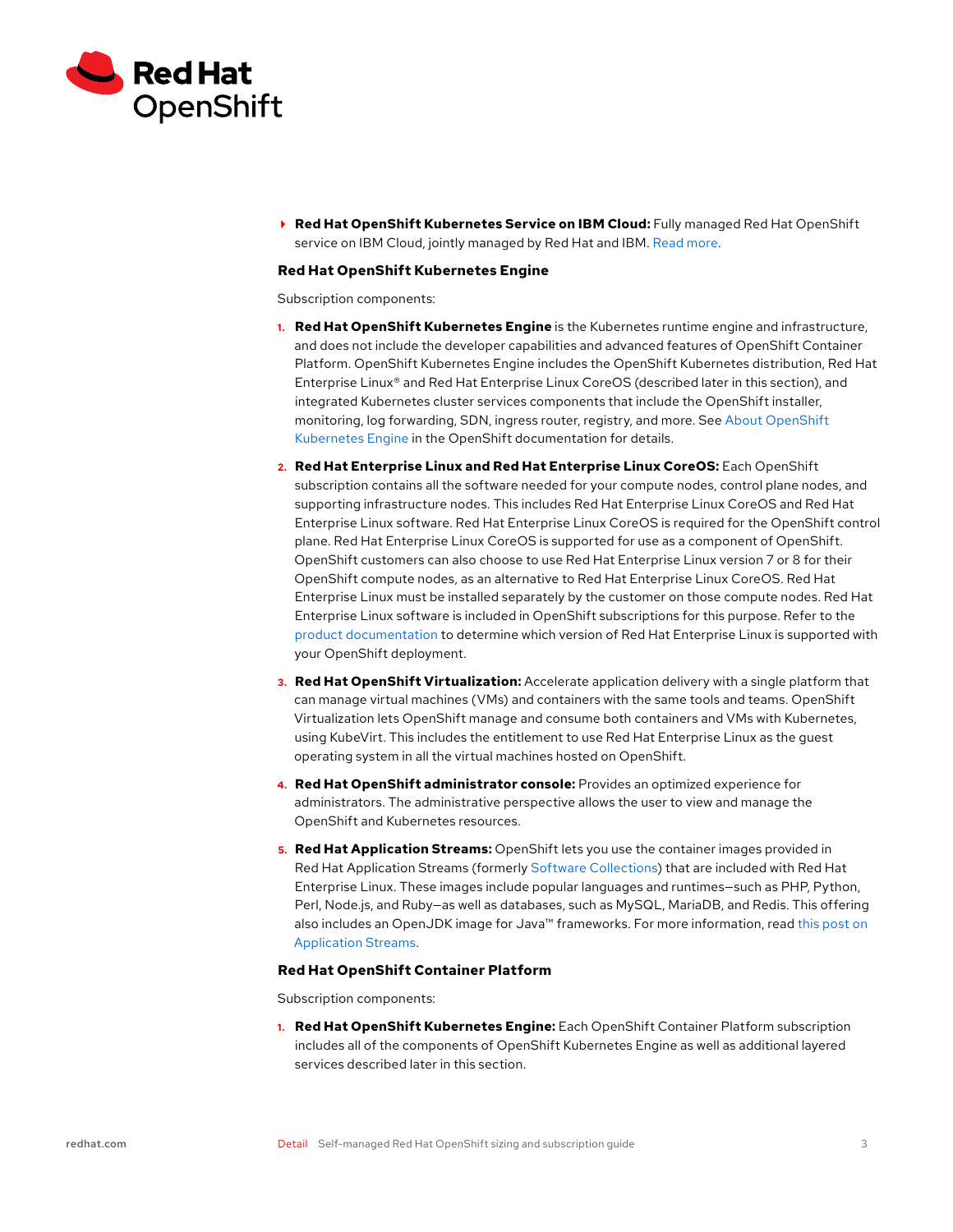

- **2. Red Hat JBoss® Web Server:** OpenShift Container Platform subscriptions include Red Hat JBoss Web Server, an enterprise solution that combines the Apache web server with the Apache Tomcat servlet engine, supported by Red Hat. OpenShift Container Platform includes an unlimited right to use JBoss Web Server. [Learn more about JBoss Web Server](https://www.redhat.com/en/technologies/jboss-middleware/web-server).
- **3. Red Hat single sign-on (SSO) technology:** Red Hat provides web SSO and identity federation based on security assertion markup language (SAML) 2.0, OpenID Connect, and Open Authorization (OAuth) 2.0 specifications. This capability, included in OpenShift subscriptions, may only be deployed inside OpenShift environments. Nevertheless, any application—whether deployed inside or outside of OpenShift—may use Red Hat's SSO.
- **4. Log management:** Adds support for log aggregation and management via Elasticsearch and Kibana integrated with Fluentd for log collection.
- **5. Red Hat CodeReady Workspaces:** A collaborative Kubernetes-native development environment that delivers OpenShift workspaces and an in-browser integrated development environment (IDE).
- **6. Red Hat build of Quarkus:** A full-stack, Kubernetes-native Java framework made for Java virtual machines (JVMs) and native compilation, optimizing Java specifically for containers and allowing it to become an effective platform for serverless, cloud, and Kubernetes environments.
- **7. Web console:** Provides an optimized experience for both developers and administrators. The developer perspective grants visibility into application components, and the administrative perspective allows the user to view the OpenShift and Kubernetes resources.
- **8. Red Hat OpenShift Pipelines:** Automate and control application delivery across on-premises and public cloud platforms with Kubernetes-native continuous integration/continuous delivery (CI/CD) pipelines based on Tekton.
- **9. Red Hat OpenShift GitOps:** An opinionated workflow integrating git repositories, CI/CD tools, and Kubernetes to realize faster, security-focused, scalable software development, without compromising quality, based on Argo CD.
- **10. Red Hat OpenShift Serverless:** Event-driven serverless containers and functions that let you deploy and run serverless containers. Powered by a rich ecosystem of event sources, you can manage serverless apps natively in OpenShift. Based on Knative, OpenShift Serverless allows you to run serverless applications anywhere OpenShift runs.
- **11. Red Hat OpenShift Service Mesh:** Red Hat OpenShift Service Mesh provides a uniform way to connect, manage, and observe microservice-based applications, including Istio to manage and secure traffic flow across services, Jaeger for distributed tracing, and Kiali to view configuration and monitor traffic.
- **12. Red Hat Insights for OpenShift:** Red Hat Insights for OpenShift is a set of hosted services on console.redhat.com, included with a Red Hat subscription, that use configuration and usage data sent from your deployments to console.redhat.com, along with rule-based analytical models, to help you track and optimize expenses, improve stability, and enhance performance.
- **13. IBM Cloud Satellite:** Red Hat OpenShift Container Platform customers who choose to purchase and deploy the IBM Cloud Satellite solution can use their OpenShift node subscription to entitle the customer workload-related Red Hat OpenShift Kubernetes Service on IBM Cloud clusters located within their datacenter. Customers can call IBM or Red Hat for support, but ultimately the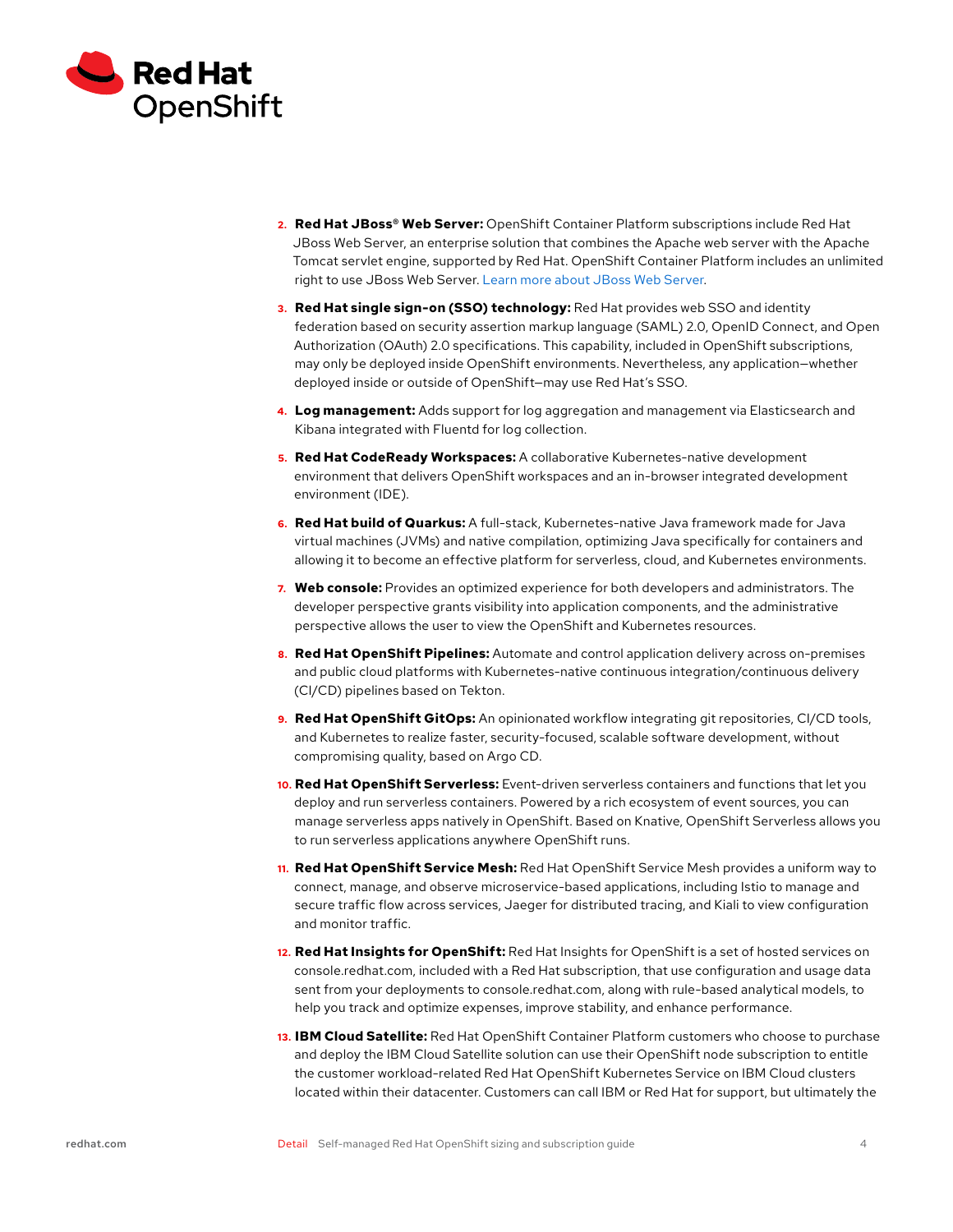<span id="page-4-0"></span>

support experience will start with IBM Cloud Satellite support services. This OpenShift subscription usage is only available to customers deploying IBM Cloud Satellite within their datacenter and not in public cloud environments. Cores are counted the same way as explained elsewhere in this detail for normal OpenShift usage.

## **Red Hat OpenShift Platform Plus**

Subscription components:

- **1. Red Hat OpenShift Container Platform:** Each OpenShift Platform Plus subscription includes all of the components of OpenShift Container Platform, as well as additional layered products (listed later in this detail) to provide multicluster and hybrid cloud management and security at scale.
- **2. Red Hat Advanced Cluster Management for Kubernetes:** Red Hat Advanced Cluster Management for Kubernetes offers end-to-end management visibility and control to manage your cluster and application life cycle, along with security and compliance of your entire OpenShift domain across multiple datacenters and public cloud environments.
- **3. Red Hat Advanced Cluster Security for Kubernetes:** Red Hat Advanced Cluster Security for Kubernetes is the industry's first Kubernetes-native security platform that allows organizations to securely build, deploy, and run cloud-native applications anywhere. Red Hat Advanced Cluster Security for Kubernetes delivers lower operational cost, reduced operational risk, and greater developer productivity through a Kubernetes-native approach that supports built-in security across the entire software development life cycle.
- **4. Red Hat Quay:** Red Hat Quay is a trusted open source registry platform for efficiently managing containerized content across global datacenters, focusing on cloud-native and DevSecOps development models and environments. With its tight integration into OpenShift and long track record of running Quay.io, one of the largest public-registry Software-as-a-Service (SaaS) in the world, Quay gives customers a reliable and scalable place to centrally manage all software artifacts running on their clusters.
- **5. Red Hat OpenShift Data Foundation Essentials:** Red Hat Openshift Data Foundation provides persistent software-defined file, block, and object storage and data services for applications running on OpenShift and OpenShift infrastructure services. It is integrated with and optimized for Red Hat OpenShift.

## **Self-managed OpenShift environments**

Self-managed OpenShift (Red Hat OpenShift Platform Plus, Red Hat OpenShift Container Platform, and Red Hat OpenShift Kubernetes Engine) can be used anywhere 64-bit Red Hat Enterprise Linux is certified and supported.

Red Hat OpenShift 4 supports three primary [deployment](https://docs.openshift.com/container-platform/4.10/installing/index.html) methods:

**Platform-specific installer-provisioned infrastructure (IPI).** Provides full integration, with underlying infrastructure platforms (listed later in this section), to automate the cluster provisioning and installation process. The installer provisions all resources necessary for cluster installation and configures integration between the OpenShift cluster and the infrastructure provider. OpenShift clusters deployed using the installer provisioned infrastructure (IPI) method via the CLI or Red Hat Advanced Cluster Manager have full platform integration for supported infrastructure types.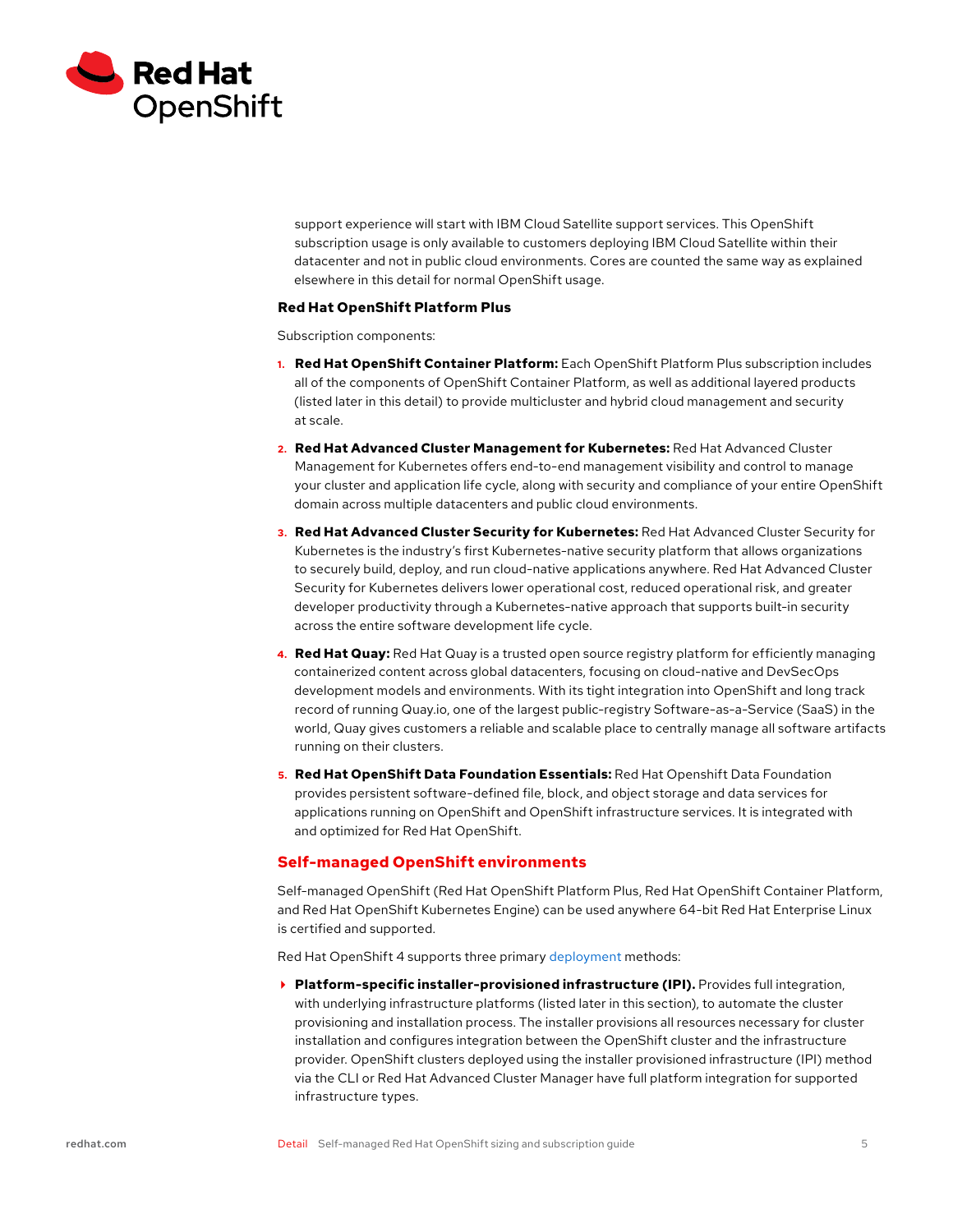<span id="page-5-0"></span>

- **Platform-specific user-provisioned infrastructure (UPI).** Depending on the infrastructure platform, a varying amount of integration between OpenShift and the underlying platform is available. The administrator provisions the resources necessary for cluster installation. Depending on the platform, the installer may configure infrastructure integration or the administrator may add integration post-deployment. OpenShift clusters deployed using the user provisioned infrastructure (UPI) method via the command-line interface (CLI) or Assisted Installer for OpenShift have this level of integration. User provisioned infrastructure clusters are deployed using the CLI or Assisted Installer for OpenShift, with specific infrastructure platform integration levels available during and after deployment varying based on the provider type.
- **Platform-agnostic UPI or nonintegrated clusters.** This deployment type provides no integration with the underlying infrastructure. This install method offers the broadest range of compatibility, but the administrator is responsible for creating and managing cluster infrastructure resources. Nonintegrated clusters are deployed using the CLI or Assisted Installer for OpenShift to any hardware or hypervisor certified for Red Hat Enterprise Linux.

For self-managed deployments, OpenShift can be installed on:

- ▶ Bare-metal servers.
- Virtualized environments, including:
	- ▶ VMware vSphere.
	- ▶ Red Hat Virtualization.
	- $\triangleright$  Other certified virtualization [platforms](https://access.redhat.com/solutions/certified-hypervisors). Other platforms are supported via the platform-agnostic UPI install method.
- $\blacktriangleright$  Private cloud environments.
- ▶ Red Hat OpenStack® Platform and Azure Stack Hub.
- Public cloud environments, including:
	- Amazon Web Services, Azure, Google Cloud Platform, IBM Cloud, Alibaba Cloud, and VMware Cloud on AWS.
- Other certified public cloud platforms. Other platforms are supported via the platform-agnostic UPI install method.

For more information about which platforms are supported, visit [the official OpenShift Container](https://docs.openshift.com/container-platform/4.10/welcome/index.html)  [Platform documentation](https://docs.openshift.com/container-platform/4.10/welcome/index.html) page.

Registration for Red Hat Cloud Access is required to use your OpenShift subscriptions on certified public cloud environments. For more information, visit the [Red Hat Cloud Access](https://www.redhat.com/en/technologies/cloud-computing/cloud-access) page.

Find out more about [platforms and cloud environments on which Red Hat OpenShift has been tested](https://access.redhat.com/articles/4128421)  [and certified.](https://access.redhat.com/articles/4128421)

#### **Subscription types**

Red Hat OpenShift Platform Plus, Red Hat OpenShift Container Platform, and Red Hat OpenShift Kubernetes Engine subscriptions are available in two options, each with two support levels: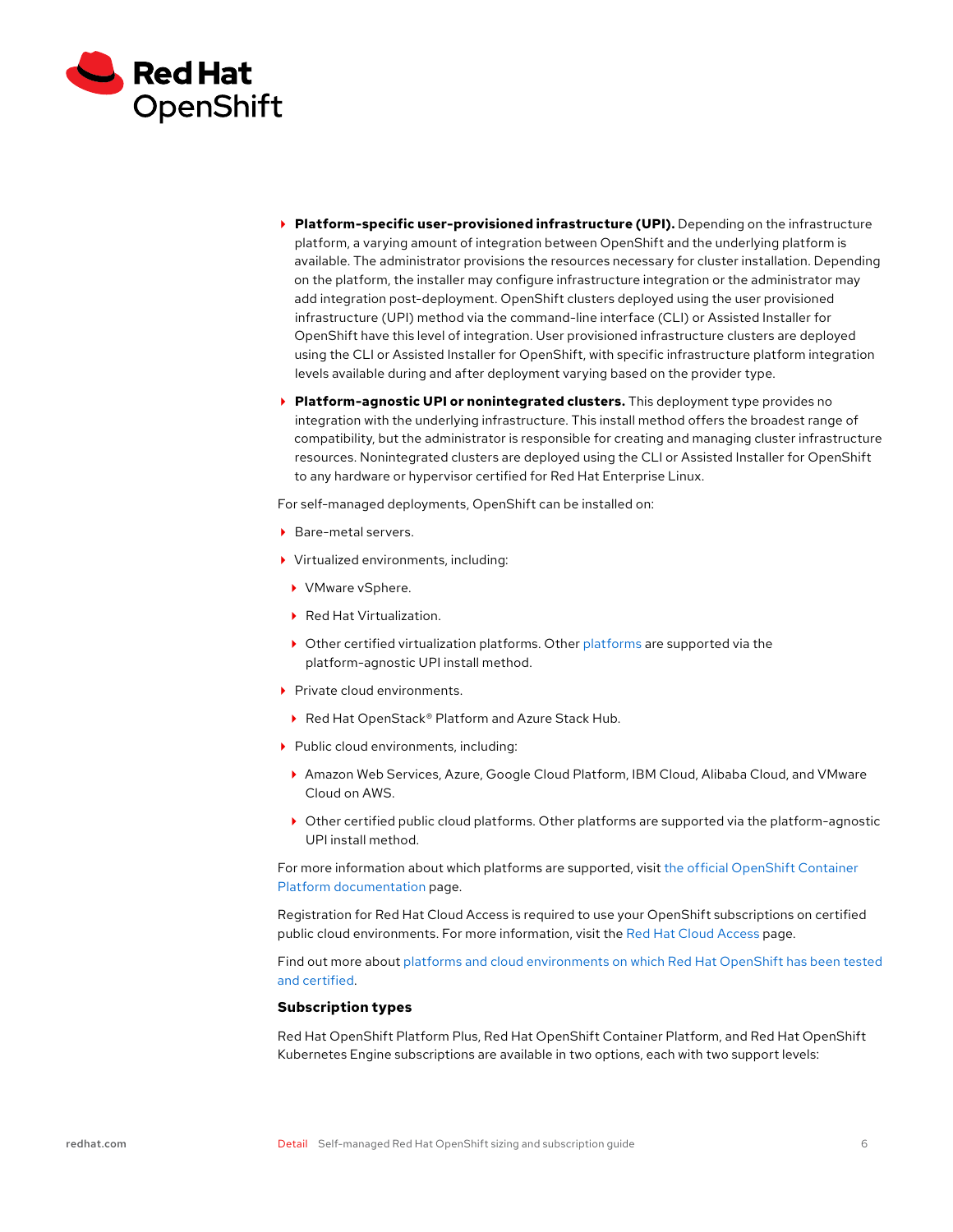<span id="page-6-0"></span>

- Core-based (2 Cores or 4 vCPUs). This is based on the aggregate number of physical cores or virtual cores (vCPUs) across all the OpenShift worker nodes running across all OpenShift clusters. Available with Standard 8x5 or Premium 24x7 support SLA.
- Bare-metal socket pair (1-2 sockets with up to 64 cores). This subscription is available only for x86 bare-metal physical nodes where OpenShift is installed directly to the hardware, with the exception of IBM zSystem and Power architectures, which must use core-based subscriptions.

As with Red Hat Enterprise Linux:

- OpenShift subscriptions (Red Hat OpenShift Platform Plus, Red Hat OpenShift Container Platform, and Red Hat OpenShift Kubernetes Engine) are stackable to cover larger hosts.
- Core-based subscriptions can be distributed to cover all OpenShift worker nodes across all OpenShift clusters. For example, 100 2-core Red Hat OpenShift Platform Plus subscriptions will provide 200 cores (400 vCPUs) that can be used across any number of worker nodes, across all running OpenShift clusters.

## **Disaster recovery**

Red Hat defines three types of disaster recovery (DR) environments—hot, warm, and cold. Paid OpenShift subscriptions are needed for hot DR only.

- ▶ Hot DR systems are defined as fully functional and running concurrently with the production systems. They are ready to immediately receive traffic and take over in the event of a disaster within the primary environment.
- Warm DR systems are defined as already prepared to deploy and host containerized workload representing a reasonable facsimile of that found in the primary site, but containing no customer workload from the source cluster(s).
- Cold DR systems are defined as having the infrastructure in place, but not the full technology (hardware, software, data) needed to restore service.

Hibernating clusters that are not expressly configured and designed for warm or cold DR—such as clusters running on cloud services that are temporarily hibernating owing to lower demand—require subscriptions. When warm or cold DR clusters are brought out of hibernation for running workloads, subscriptions are required. Bringing a cluster out of hibernation temporarily for routine maintenance or tests does not require an additional subscription for any of the components in OpenShift software offerings.

For both warm DR and cold DR, Red Hat OpenShift subscriptions can be transferred from the primary environment to the DR environment when the disaster occurs to restore service and maintain compliance with Red Hat's subscription terms.

#### **Migration and swing upgrades**

Red Hat OpenShift 4 provides in-place upgrades between minor versions. If you are upgrading from Red Hat OpenShift 3, or need to perform a swing upgrade between OpenShift 4 minor versions as a result of maintenance windows or other considerations, your Red Hat OpenShift subscription will cover both the original and destination infrastructure of a one-way migration until such migration is complete. During the migration, Red Hat's subscription management tools will show your environment as being out-of-compliance on the basis of the number of OpenShift subscriptions you purchased. Red Hat allows this for major version upgrades and will not require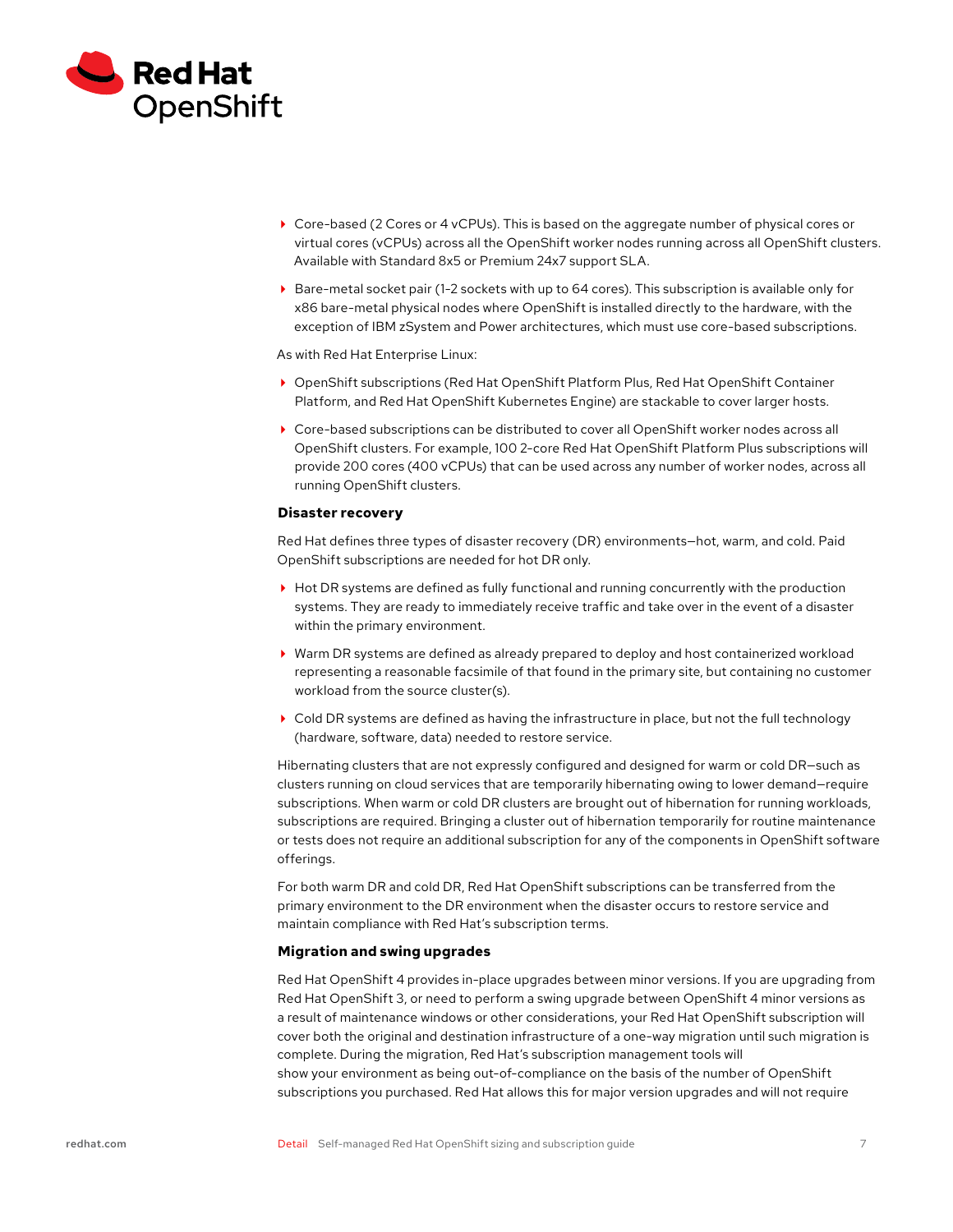<span id="page-7-0"></span>

the purchase of additional subscriptions to get back into compliance during the migration. Finally, OpenShift provides tooling to assist in these migrations, along with Red Hat consulting services, if desired. See documentation on the [migration toolkit for containers](https://docs.openshift.com/container-platform/4.10/welcome/index.html).

## **Entitlements for cores with hyperthreading**

Making a determination about whether or not a particular OpenShift node uses one or more physical cores is determined by whether or not that system has hyperthreading enabled. Note that hyperthreading is only a feature of Intel central processing units (CPUs). [Discover how](https://access.redhat.com/solutions/7714) to determine whether a particular system supports hyperthreading.

For systems where hyperthreading is enabled, and where one hyperthread equates to one schedulable system core, a calculation of cores at a ratio of 2 cores = 4 logical CPUs or vCPUs is used.

In other words, a two-core subscription covers four logical CPUs in a hyperthreaded system. For example, a virtual machine with eight vCPUs assigned will require four 2-core subscriptions when hosted in a virtual environment without hyperthreading, or two 2-core subscriptions when hosted in a virtual environment with hyperthreading enabled.

#### **Core Bands**

Red Hat OpenShift subscriptions use a system of measure called core bands. This means subscriptions (entitlements to deploy and use OpenShift) are applied and consumed at the OpenShift cluster level and apply to all eligible OpenShift compute nodes on that cluster. If you have multiple OpenShift clusters, you would aggregate the sum of cores consumed by the OpenShift compute nodes across all clusters to determine how many subscriptions are needed. For example, if you have 100 two-core Red Hat OpenShift Container Platform subscriptions, a total of 200 cores (400 vCPUs with hyperthreading) are available to be applied to the OpenShift compute nodes across all running OpenShift clusters.

## **Bare-metal server considerations**

A physical server can be entitled using either core-based (two-core/four logical CPU) or socket-based (1-2 socket, 64 cores) OpenShift subscriptions. If core-based subscriptions are used, stack a sufficient number of them to cover the total number of physical cores in the server.

In addition to core-based subscriptions, Red Hat also offers OpenShift socket-based subscriptions. For certain deployment types, this is a more economical option. The socket-based subscriptions are limited to entitling an x86 server with up to 2 sockets with a total of 64 cores across them. The socket-based subscriptions are currently available for x86 and ARM servers only and not for the IBM zSystem or Power architectures.

To entitle a physical server, stack one or more subscriptions to cover either the total number of sockets or physical cores in it (whichever is greater). For example, a server has two sockets and 48 cores. One subscription is needed because the server has two sockets and less than 64 cores, while a server with two sockets and 96 cores would need two subscriptions. Two subscriptions are needed to cover 96 cores because a single subscription covers a maximum of 64 cores.

Bare-metal socket-pair subscriptions also come with infrastructure subscriptions for the control plane and infrastructure. Qualified control plane and infrastructure workloads (explained in detail below) may be deployed to either, or a mix of, virtual and/or physical servers when using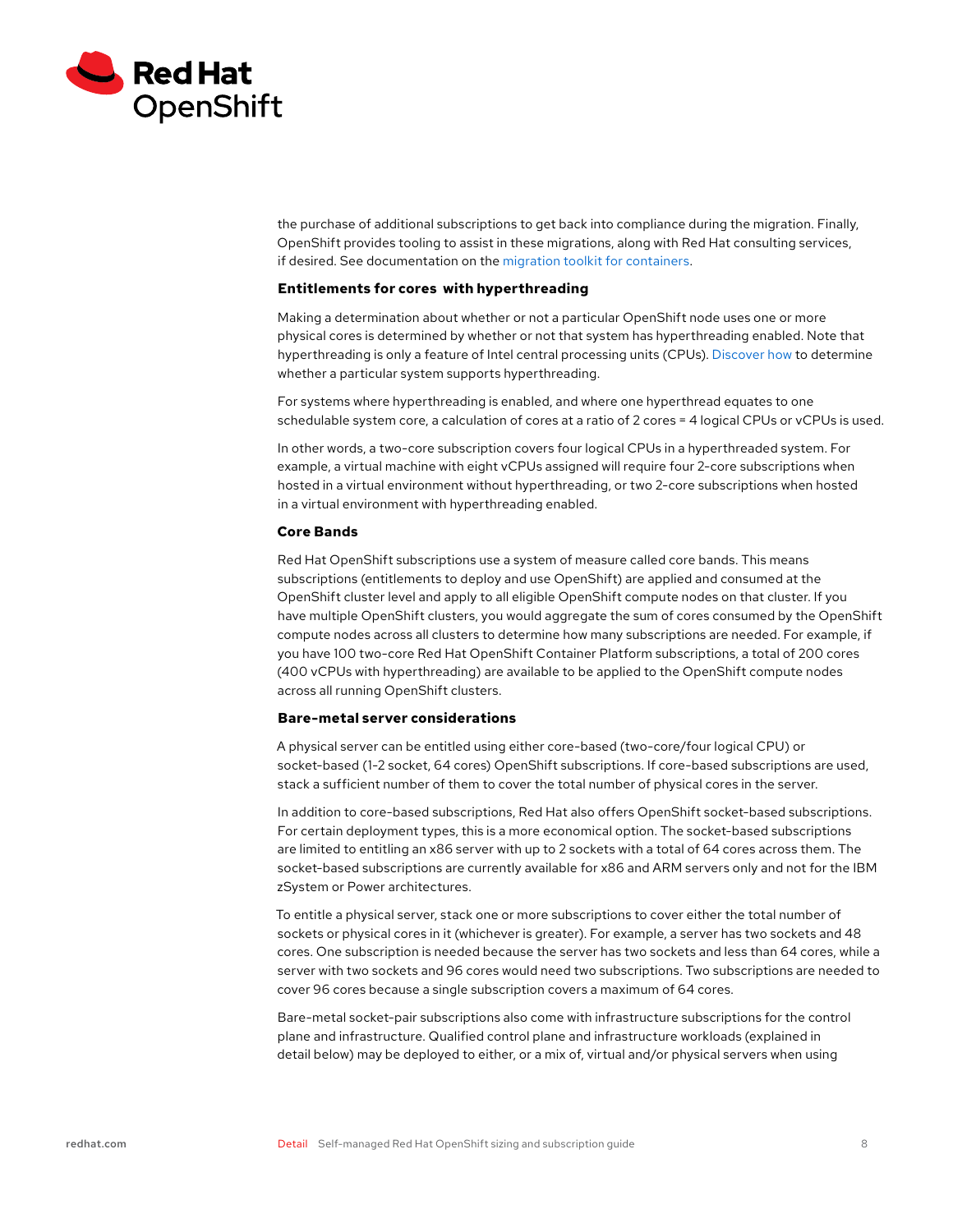<span id="page-8-0"></span>

socket-based subscriptions. A mixed cluster, composed of virtual and physical nodes, is a supported deployment architecture when deploying a platform agnostic, non-integrated cluster without cloud provider or Machine API integrations.

Each physical, bare-metal server using socket-based entitlements can only be used as a single OpenShift node. Using a hypervisor, including OpenShift Virtualization, to create virtual OpenShift compute nodes will require entitling the virtual compute nodes using core-based subscriptions. This means that the bare-metal socket-pair model is best suited for resource intensive workloads like OpenShift Virtualization (where each workload is running a full virtual machine) or artificial intelligence and machine learning (AI/ML) (where each workload consumes a large amount of CPU and graphics processing unit (GPU).

Finally, using the bare-metal socket-pair subscriptions does not change the limitation of the number of containers per node (currently 250-500).

#### **Alternative architectures (ARM, IBM zSystem, Power)**

Red Hat OpenShift Container Platform can also run on ARM, IBM zSystem, IBM LinuxONE systems, and IBM Power Systems for customers using these platforms as the standard for building and deploying cloud-native applications and microservices. Only the core-based subscription model is supported for IBM zSystem and IBM Power platforms. ARM clusters are entitled using the same rules as x86.

For IBM zSystem customers, Red Hat OpenShift does not require the entire physical node to be entitled, only the cores used by OpenShift. IBM zSystem customers know this as "subcapacity" entitlement. Customers using only a subset of the available cores (compute capacity) on their IBM zSystem environment for OpenShift Container Platform only require subscriptions for the subset that is used for the compute nodes. This applies regardless of how CPU partitioning is achieved, whether by CPU pooling, capping, separate logical partitions (LPARs), or other means.

For IBM zSystem systems, one Integrated Facility for Linux (IFL) requires one OpenShift core-based subscription. When no partitioning is used, up to three IFLs may be identified for control plane or infrastructure services running on the host. These must be actively used for control plane and/or infra services to qualify and do not require OpenShift entitlements. Three-node compact cluster deployments require all IFLs to be entitled.

Red Hat OpenShift Platform Plus components beyond OpenShift Container Platform are not supported on IBM zSystem and IBM LinuxONE systems or IBM Power Systems at this time, with the following exceptions:

- A standalone subscription of Red Hat Quay running on x86 architectures provides a global registry for multiple architectures, including IBM zSystem and IBM Power clusters. Red Hat Quay itself will not run on IBM zSystem or Power.
- ▶ Red Hat Advanced Cluster Management for Kubernetes can be installed on IBM zSystem or IBM Power environments and manage Red Hat OpenShift nodes running on IBM zSystem or IBM Power environments.
- ▶ Red Hat OpenShift Data Foundation fully supports installation on IBM zSystem or IBM Power.

Red Hat OpenShift Kubernetes Engine is not supported on IBM zSystem and IBM LinuxONE systems, nor on IBM Power Systems.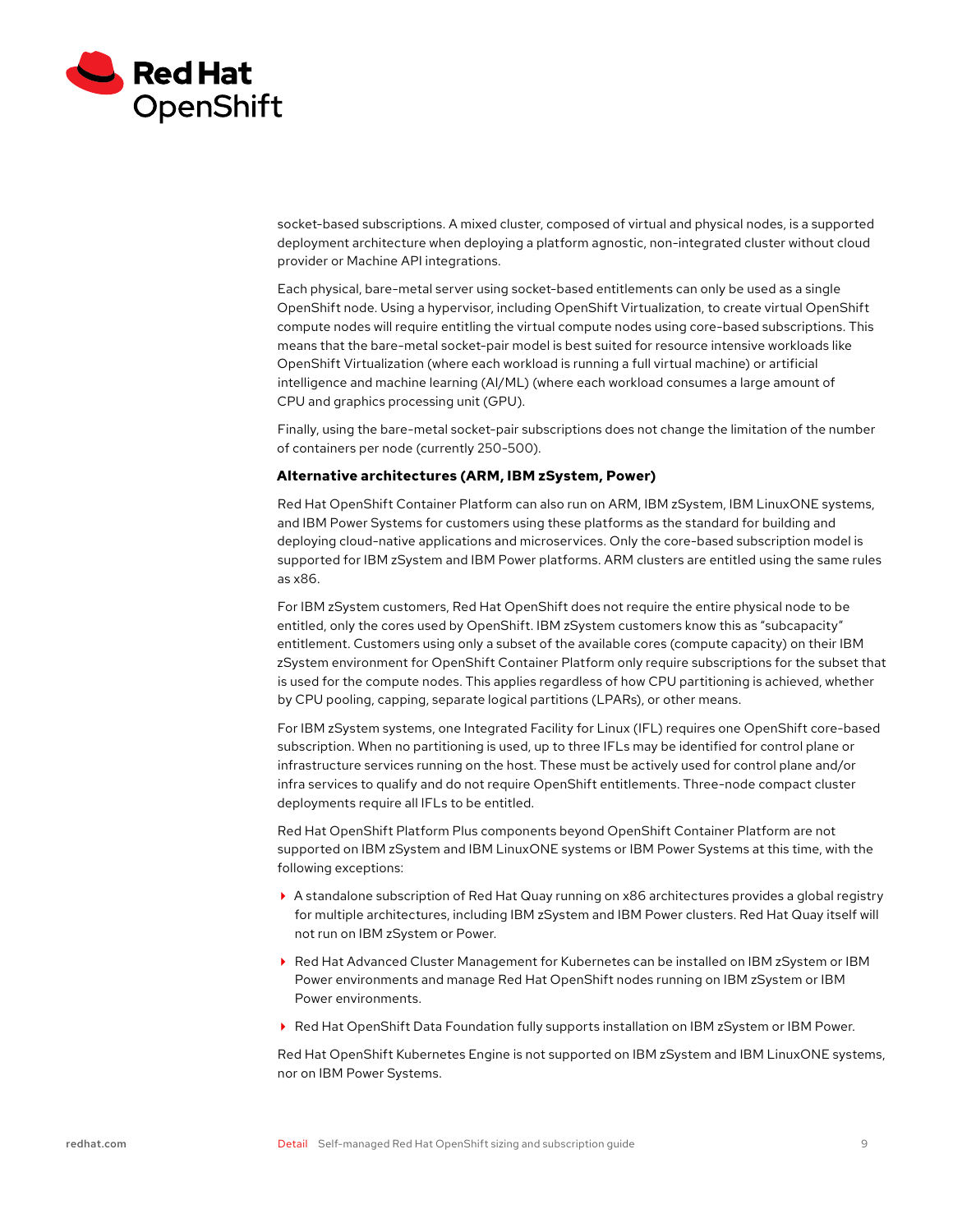<span id="page-9-0"></span>

#### **Microsoft Windows Server containers support**

Self-managed Red Hat OpenShift supports a subset of installation infrastructures and OpenShift features using Microsoft Windows Server containers. Windows Server containers are only supported on Microsoft Windows Server-based compute nodes. The control and infrastructure planes of the OpenShift environment must be running on x86 infrastructure using Red Hat Enterprise Linux or Red Hat Enterprise Linux CoreOS. For this reason, Windows Server container support is sold as a standalone subscription priced by core.

Red Hat OpenShift Platform Plus and Red Hat OpenShift Container Platform infrastructure can be used to deploy and manage Windows Server compute nodes. Microsoft Windows Server container support for Red Hat OpenShift subscriptions must be purchased as a separate add-on.

Red Hat Advanced Cluster Management for Kubernetes and Red Hat Advanced Cluster Security for Kubernetes do not support managing Microsoft Windows nodes, but Red Hat Quay running on x86 architectures can manage container images for Microsoft Windows Server-based workloads.

## **Red Hat OpenShift Platform Plus component support**

The components of the Red Hat OpenShift Platform Plus subscription have different levels of support for alternative (non-x86) architectures and for Windows. Table 1 provides an overview of that support.

| <b>Red Hat</b><br>OpenShift<br>Platform<br>Plus<br>Component                                  | <b>IBM System Z</b>                          |                      | <b>IBM Power</b>                             |                      | Microsoft<br>Windows                                                          |                      | <b>ARM</b>                                   |                      |
|-----------------------------------------------------------------------------------------------|----------------------------------------------|----------------------|----------------------------------------------|----------------------|-------------------------------------------------------------------------------|----------------------|----------------------------------------------|----------------------|
|                                                                                               | Installs<br>on                               | <b>Manages</b><br>to | Installs<br>on                               | <b>Manages</b><br>to | Installs<br>on                                                                | <b>Manages</b><br>to | Installs<br>on                               | <b>Manages</b><br>to |
| <b>Red Hat</b><br>OpenShift                                                                   | Yes, infrastructure,<br>control, and workers |                      | Yes, infrastructure,<br>control, and workers |                      | <b>Workers only</b><br>(with separate<br>subscription and<br>Windows license) |                      | Yes, infrastructure,<br>control, and workers |                      |
| <b>Red Hat</b><br><b>Advanced</b><br>Cluster<br><b>Management</b><br>for<br><b>Kubernetes</b> | <b>Yes</b>                                   | <b>Yes</b>           | <b>Yes</b>                                   | <b>Yes</b>           | <b>No</b>                                                                     | <b>No</b>            | Yes*                                         | Yes*                 |
| <b>Red Hat</b><br><b>Advanced</b><br>Cluster<br><b>Security for</b><br><b>Kubernetes</b>      | No                                           | No                   | <b>No</b>                                    | <b>No</b>            | <b>No</b>                                                                     | <b>No</b>            | No                                           | <b>No</b>            |
| <b>Red Hat</b><br><b>OpenShift</b><br>Data<br><b>Foundation</b>                               | <b>Yes</b>                                   | Yes                  | <b>Yes</b>                                   | <b>Yes</b>           | <b>No</b>                                                                     | <b>No</b>            | <b>No</b>                                    | <b>No</b>            |
| <b>Red Hat</b><br>Quay                                                                        | No                                           | Yes                  | No                                           | Yes                  | No                                                                            | <b>Yes</b>           | No                                           | No                   |

## **Table 1: Overview of Red Hat OpenShift Platform Plus support**

**\****ARM support is available in Advanced Cluster Management 2.5 or later versions.*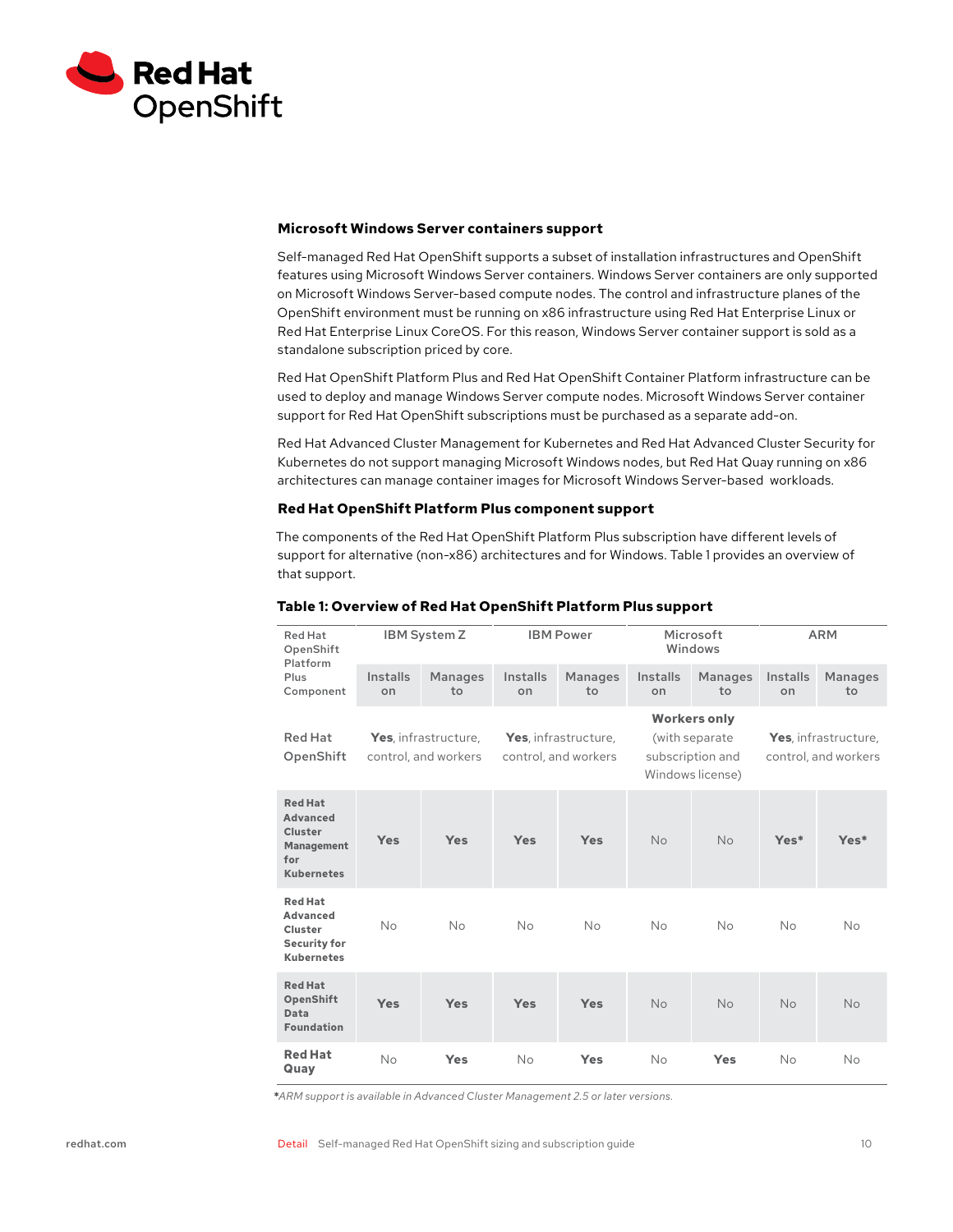

For more details, see the compatibility matrices for [Red Hat OpenShift Container Platform](https://access.redhat.com/articles/4128421), [Red Hat](https://access.redhat.com/articles/6218901)  [Advanced Cluster Management,](https://access.redhat.com/articles/6218901) [Red Hat Advanced Cluster Security](https://access.redhat.com/node/5822721), [Red Hat Quay](https://access.redhat.com/support/policy/updates/rhquay/policies) and [Red Hat](https://www.redhat.com/en/technologies/cloud-computing/openshift-data-foundation)  [OpenShift Data Foundation.](https://www.redhat.com/en/technologies/cloud-computing/openshift-data-foundation)

Red Hat OpenShift Platform Plus includes additional software beyond the core OpenShift Container Platform to help you manage and secure your OpenShift environment at scale across multiple clusters and multiple clouds. Red Hat OpenShift Platform Plus is available both in the core-based and bare-metal socket-pair subscription models with the previously mentioned limitations.

The additional software included with Red Hat OpenShift Platform Plus is generally limited to managing the nodes entitled with OpenShift Platform Plus subscriptions. For example, the subscription for Red Hat Advanced Cluster Management included with OpenShift Platform Plus can only be used to manage OpenShift Platform Plus entitled nodes and clusters. Customers who also wish to manage non-OpenShift Platform Plus entitled nodes and clusters, for example Red Hat OpenShift Services on AWS clusters, would need to purchase additional Red Hat Advanced Cluster Management add-on licenses to cover those clusters.

The additional software subscriptions are also inseparable from the OpenShift Platform Plus subscription. For example, you cannot purchase 100 OpenShift Platform Plus subscriptions, install 200 cores of Red Hat OpenShift Container Platform subscriptions, and separately use Red Hat Advanced Cluster Management to manage 200 cores of Azure Red Hat OpenShift with the same subscription. The additional software can only be used to manage the same 200 cores on which the core OpenShift Platform Plus software is installed.

Specific rules for each layered product are:

- **Red Hat Advanced Cluster Management for Kubernetes:** An OpenShift Platform Plus subscription allows you to install as many Red Hat Advanced Cluster Management central instances as needed to manage your environment, and covers the management of all nodes and clusters entitled with OpenShift Platform Plus, including control plane and infrastructure nodes. If you wish to manage nodes and clusters without OpenShift Platform Plus entitlements (for example, if you also have self-managed OpenShift Container Platform or Red Hat OpenShift Kubernetes Engine entitled clusters, clusters running in a fully managed OpenShift cloud, or third-party Kubernetes environments supported by Red Hat Advanced Cluster Management), then you need to purchase Red Hat Advanced Cluster Management add-on subscriptions to cover those environments. You can choose to manage them centrally from the Red Hat Advanced Cluster Management console installed on OpenShift Platform Plus, or from a separate central application if that meets your requirement. [Learn more about Red Hat Advanced Cluster](https://www.redhat.com/en/technologies/management/advanced-cluster-management)  [Management licenses, Red Hat Advanced Cluster Management supported environments, and](https://www.redhat.com/en/technologies/management/advanced-cluster-management)  [Red Hat Advanced Cluster Management best practices.](https://www.redhat.com/en/technologies/management/advanced-cluster-management)
- **Red Hat Advanced Cluster Security for Kubernetes:** The OpenShift Platform Plus subscription allows you to install as many Red Hat Advanced Cluster Security central applications as needed to manage your environment, and covers the management of all nodes and clusters entitled with OpenShift Platform Plus, including control plane and infrastructure nodes. If you want to manage nodes and clusters without OpenShift Platform Plus entitlements (for example, if you also have self-managed OpenShift Container Platform or OpenShift Kubernetes Engine entitled clusters, clusters running in a fully managed Red Hat OpenShift cloud, or third-party Kubernetes environments supported by Red Hat Advanced Cluster Security) you need to purchase Red Hat Advanced Cluster Security add-on subscriptions to cover those environments. Red Hat's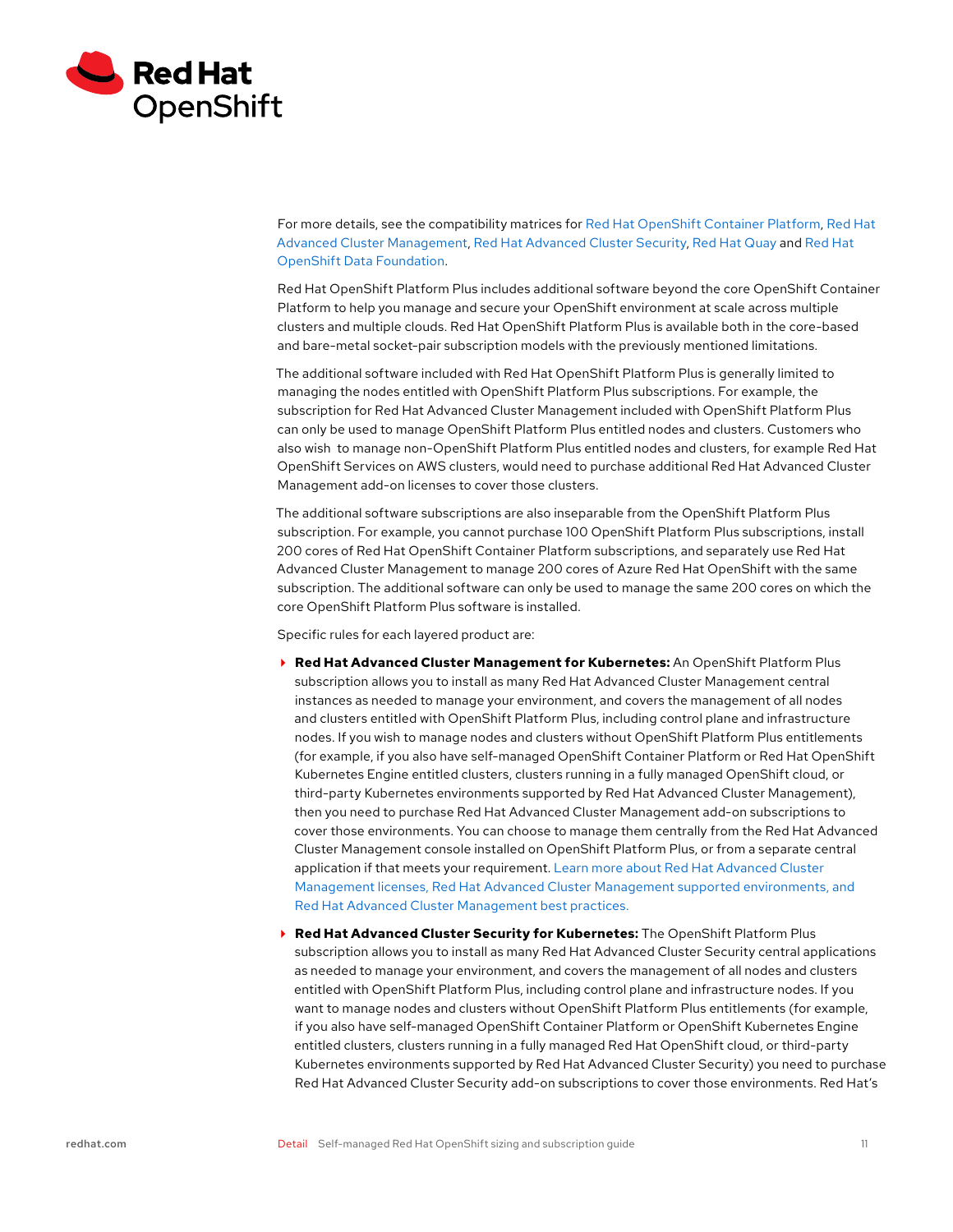<span id="page-11-0"></span>

suggested practice is to manage each environment with a separate Red Hat Advanced Cluster Security central application. [Learn more about Red Hat Advanced Cluster Security](https://www.redhat.com/en/technologies/cloud-computing/openshift/advanced-cluster-security-kubernetes)  [supported environments.](https://www.redhat.com/en/technologies/cloud-computing/openshift/advanced-cluster-security-kubernetes)

- **Red Hat Quay:** The OpenShift Platform Plus subscription allows you to install Red Hat Quay on any cluster that has an OpenShift Platform Plus entitlement. There is no limit on the number of Quay deployments you can install on your OpenShift Platform Plus clusters. Quay can then serve any supported Kubernetes environment you wish, including the OpenShift Platform Plus environment, other self-managed OpenShift clusters, managed OpenShift services, and supported third-party Kubernetes. If you wish to install Quay in a non-OpenShift Platform Plus environment, you will need to purchase a separate Red Hat Quay subscription. Red Hat Quay is also available as a fully managed [SaaS offering.](https://quay.io/)
- **Red Hat Data Foundation.** The OpenShift Platform Plus subscription allows you to install Red Hat Data Foundation Essentials on any cluster that has an OpenShift Platform Plus entitlement. The Red Hat Data Foundation entitlement is limited to the features available in Essentials, and to 256TB of data storage per OpenShift cluster. You can choose to extend functionality and capacity through additional subscriptions. Please see the [OpenShift Data](https://access.redhat.com/articles/6932811)  [Foundation Subscription Guide](https://access.redhat.com/articles/6932811) (customer portal login required) or consult with a Red Hat sales representative for further guidance.

## **Determining how many Red Hat OpenShift subscriptions you need**

To conduct a more thorough sizing exercise to determine how many self-managed OpenShift (Red Hat OpenShift Platform Plus, Red Hat OpenShift Container Platform, or Red Hat OpenShift Kubernetes Engine) or add-on subscriptions you need, use the following questions and examples.

A few basic OpenShift terms are used in these sizing exercises:

- **Pod:** The smallest deployable Kubernetes unit in OpenShift. A Kubernetes pod instance could have a single container or multiple containers running as sidecars.
- **Application instance:** An "application" may be a single-pod instance or may be deployed across multiple-pod instances that make up an application service. For example, a highly available Tomcat application service may consist of two or more Tomcat pods.
- **Worker node:** Instances (VMs or bare-metal hosts) of Red Hat Enterprise Linux or Red Hat Enterprise Linux CoreOS where end-user application pods run. OpenShift environments can have many worker nodes.
- **Control plane nodes:** Instances (VMs or bare-metal hosts) of Red Hat Enterprise Linux CoreOS that act as the Kubernetes orchestration/management layer for OpenShift. Control plane nodes are included in self-managed OpenShift subscriptions. See the Red Hat OpenShift control plane and infrastructure nodes section for more details.
- **Infrastructure nodes:** Instances (virtual or physical hosts) of Red Hat Enterprise Linux or Red Hat Enterprise Linux CoreOS that are running pods supporting OpenShift's cluster infrastructure or running the HAProxy-based load balancer for ingress traffic. Infrastructure nodes are included in self-managed OpenShift subscriptions. See the Red Hat OpenShift control plane and infrastructure nodes section below for more details.
- **Cluster:** An OpenShift Kubernetes cluster consisting of a control plane and one or more worker nodes.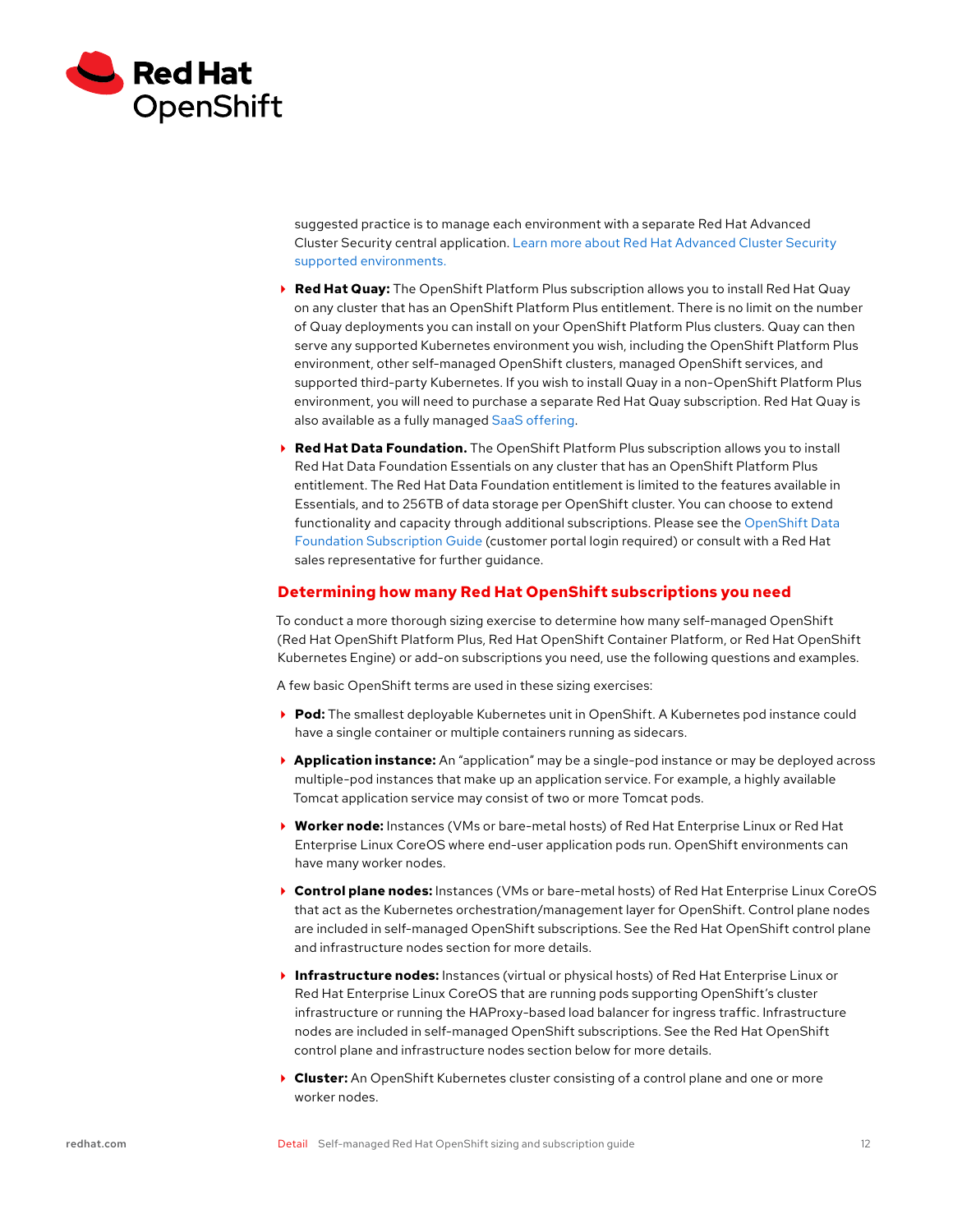

In summary:

- Applications are packaged in container images.
- ▶ Containers are deployed as pods.
- Pods run on Kubernetes worker nodes, which are managed by the Kubernetes control plane nodes.

#### **Red Hat OpenShift control plane and infrastructure nodes**

Each self-managed Red Hat OpenShift subscription includes entitlements for Red Hat OpenShift, Red Hat Enterprise Linux, and other OpenShift-related components. These entitlements are included for running OpenShift control plane and infrastructure workloads and do not need to be accounted for during sizing.

Red Hat OpenShift Platform Plus subscriptions include the management of these control plane and infrastructure nodes by Red Hat Advanced Cluster Security for Kubernetes and Red Hat Advanced Cluster Management for Kubernetes.

## **Infrastructure nodes**

The OpenShift installer deploys a highly available OpenShift control plane composed of three control plane nodes, in addition to OpenShift worker nodes, to run end-user applications. By default, Kubernetes control plane components (e.g. API server, etcd, scheduler) and supporting cluster services (e.g. monitoring, registry) will be deployed on the OpenShift control plane nodes. However, you may decide to move some of these supporting cluster services to dedicated infrastructure nodes.

To qualify as an infrastructure node and use the included entitlement, only components that are supporting the cluster, and not part of an end-user application, may be running on those instances. Examples include:

- ▶ OpenShift registry.
- ▶ OpenShift Ingress Router (local and global/multicluster ingress).
- ▶ OpenShift monitoring.
- ▶ OpenShift log management.
- HAProxy-based instances used for cluster ingress.
- ▶ Red Hat Quay.
- Red Hat OpenShift Data Foundation (previously Red Hat OpenShift Container Storage).
- ▶ Red Hat Advanced Cluster Management for Kubernetes.
- ▶ Red Hat Advanced Cluster Security for Kubernetes.
- ▶ Red Hat OpenShift GitOps.
- ▶ Red Hat OpenShift Pipelines.

You may deploy and run custom and third-party agents and tools for monitoring, log data collection and forwarding, hardware drivers, infrastructure integration such as virtualization agents, etc., to infrastructure nodes without disqualifying the node for infrastructure licensing. However, this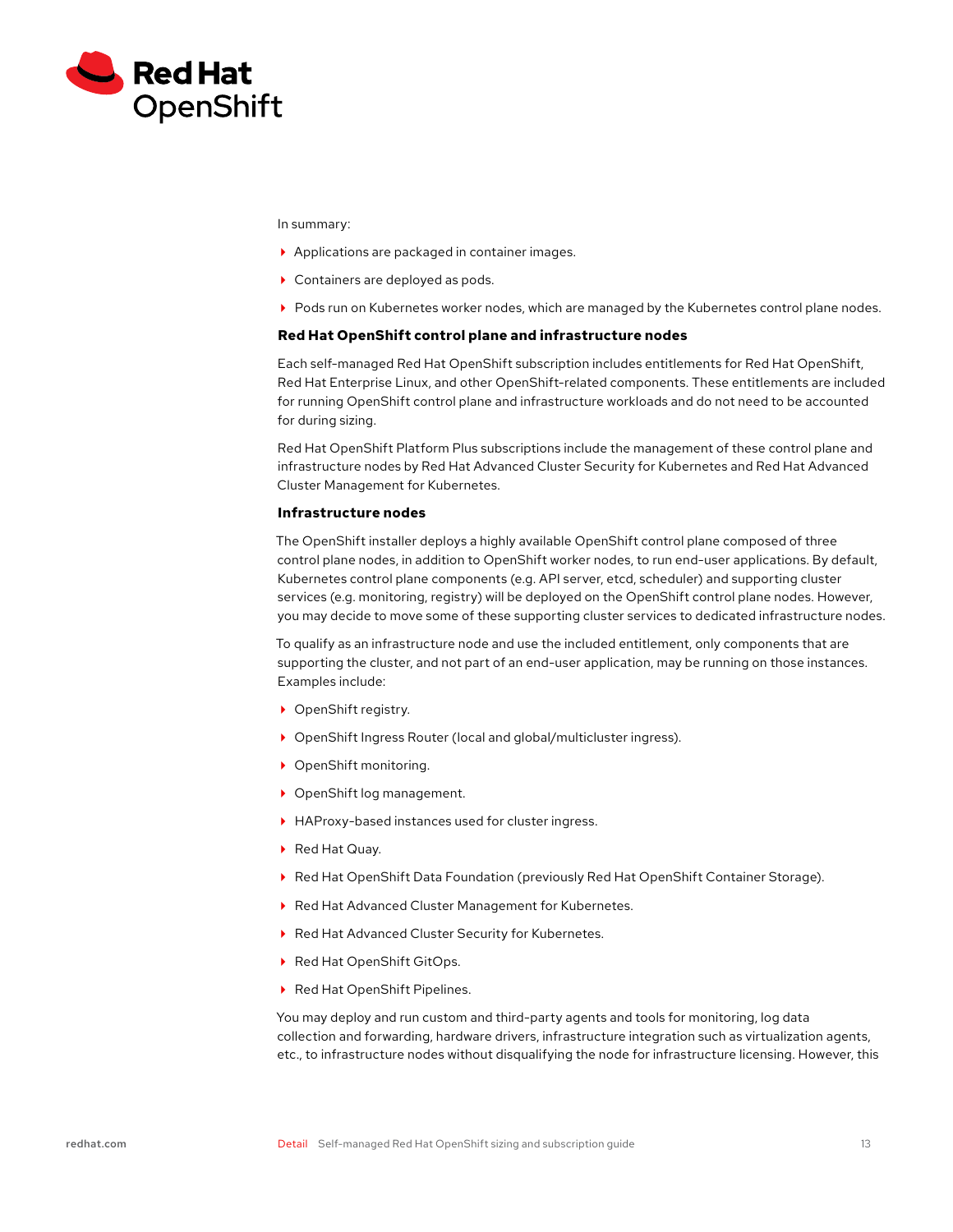

is limited only to agents and related components, including controller pods for operators and does not include the custom or third-party software suite. Examples of non-Red Hat software that qualify as infrastructure workload include:

- ▶ Custom and third-party monitoring agents.
- Container network interface (CNI) and container storage interface (CSI) drivers and controllers (plug-ins).
- ▶ Hardware or virtualization enablement accelerators.
- Controller pods used for Kubernetes CRD or Operators (custom or third-party software).

No other end-user application instances or types may be run on an infrastructure node using the included entitlement. To run other infrastructure workloads as application instances on Red Hat OpenShift, you must run those instances on regular application nodes. You can verify with Red Hat whether an app or service qualifies as an infrastructure workload.

#### **Additional approved usage of the infrastructure node**

As end users increase their usage of Red Hat OpenShift, they may begin using some of the more sophisticated application deployment patterns. As a result, they may need to add additional software components to the platform. As a general principle, Red Hat OpenShift subscriptions are based on the total capacity of the Red Hat OpenShift worker nodes that are required to run the application workloads and supporting application services deployed to those worker nodes. Red Hat OpenShift control plane nodes and components that are used to augment the capabilities of the platform, or its ability to deploy application workloads, can run on Red Hat OpenShift control plane nodes or additional infrastructure nodes that users may configure that do not require an entitlement. Where applicable, end users can use infrastructure nodes without disqualifying the node for infrastructure licensing to house these software components. Examples may include:

- CNI and CSI drivers and controllers (also known as plug-ins).
- Hardware or virtualization enablement accelerators (related to the Special Resource Operator or Node Feature Discovery operator).
- ▶ Cloud or virtualization agents.

## **Third-party management and monitoring products**

Sometimes you may not want to use the Red Hat-provided monitoring and management features to manage Red Hat OpenShift, such as cluster monitoring, cluster logging, advanced cluster management, advanced cluster security. Or, you may want to augment these management features with additional solutions. In these instances, Red Hat allows the software components of those solutions (regardless of whether they are custom or purchased from a third-party vendor) to use the infrastructure label within Red Hat OpenShift so they do not incur the use of worker-node-cores counts for their framework's load. These software solutions can be related to several use cases from monitoring, alerting, security scanning, configuration management, and other Day 2 management tasks of Red Hat OpenShift. They must be exclusively used for the management and monitoring of Red Hat OpenShift and not end-user applications running on the platform.

No other end-user applications may be run on an infrastructure node that falls outside of the descriptions put forth in this section. If you need to, you can verify your software's infrastructure node status qualifications with [Red Hat Technical Support.](https://access.redhat.com/support/contact/technicalSupport/)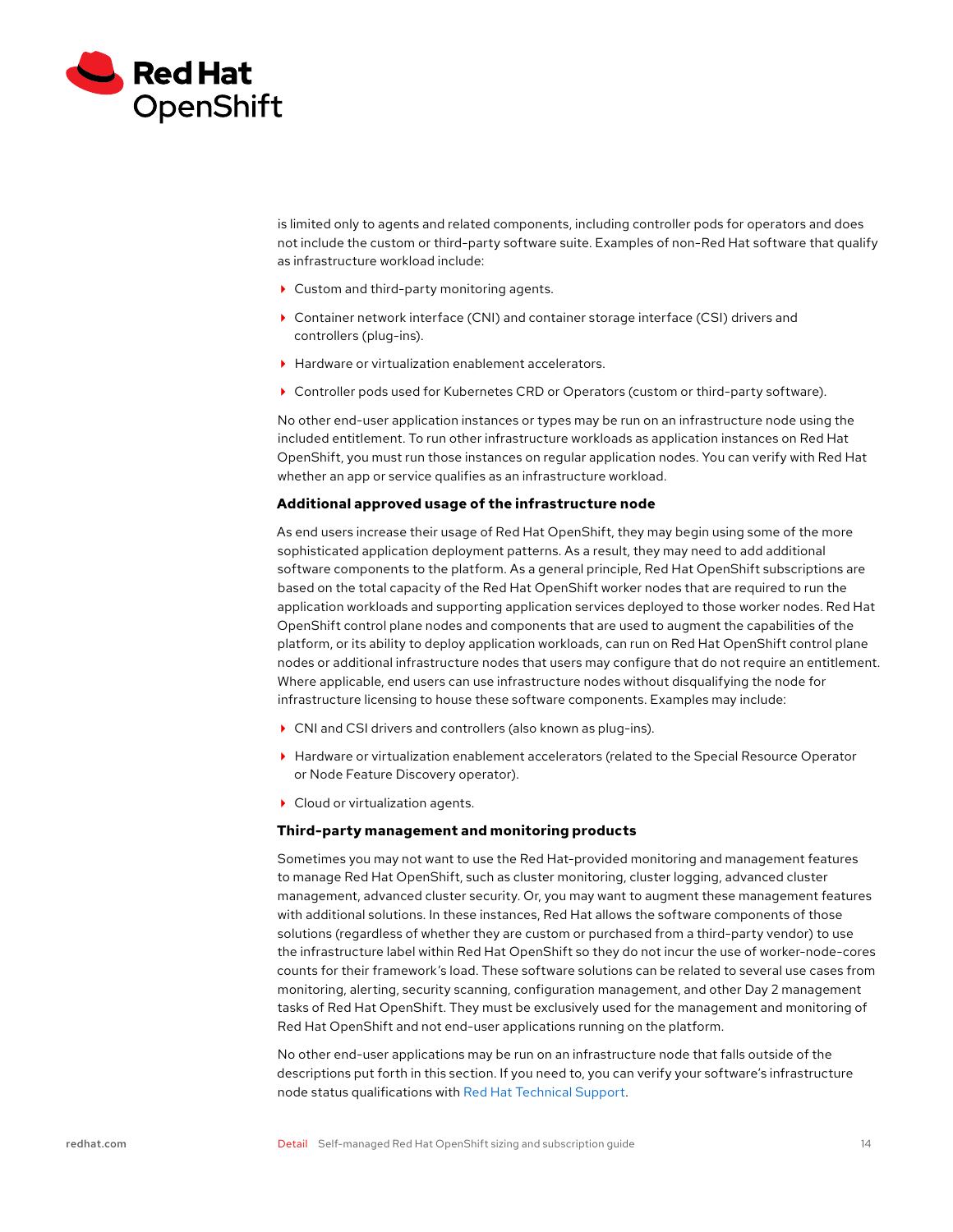

#### **Control plane nodes**

OpenShift Kubernetes control plane nodes generally are not used as worker nodes, and by default, will not run application instances. However, you may choose to use a control plane node as a node for hosting end-user applications. Whether a control plane node requires a full OpenShift subscription depends on whether it runs supporting OpenShift cluster components only or end-user applications. See the Infrastructure nodes section.

In a compact 3-node cluster, end-user application workloads are run on the control plane nodes. There is no special pricing for this, and you would count the cores on the three nodes regardless of the role they play.

## **Single node OpenShift**

A single node OpenShift instance deploys all OpenShift services and end-user applications to a single physical or virtual node, with optimizations to reduce the footprint and maximize resources available to applications. As with compact three-node clusters above, there is no special accommodations for this deployment model, all cores on the node need to be entitled.

#### **Red Hat Enterprise Linux entitlements for supporting services**

Red Hat Enterprise Linux entitlements for OpenShift compute nodes are included with the OpenShift entitlement. OpenShift subscriptions do not include other entitlements for Red Hat Enterprise Linux nodes with the following exception:

A Red Hat Enterprise Linux node used specifically for bare-metal IPI provisioning.

Red Hat Enterprise Linux entitlements are not included for external nodes hosting services that OpenShift depends on, such as internet proxies, load balancers, or the mirror registry.

## **Bootstrap container registry for mirroring OpenShift container images**

The mirror registry for OpenShift is a Quay entitlement for the single purpose of easing the process of mirroring content required for bootstrapping disconnected OpenShift clusters and is included as part of the OpenShift subscription. This is a limited support entitlement for a minimal Quay deployment created by a specific installer, which allows you to run a Quay registry on a pre-provisioned and customer-managed Red Hat Enterprise Linux 8 host.

Note: You are permitted to use Quay as a registry mirror limited to the purpose of mirroring the OpenShift release payload, OperatorHub content, sample Operator images, and Cincinnati graph image.

The mirror registry for OpenShift is not intended to be a general-purpose registry working at arbitrary scale. Nonetheless, a limited set of custom images is permitted to be stored there, which contains required auxiliary software-like agents. These agents must be scoped only to the node level and not provide external-facing application services themselves, and end users may not interact with them directly. Examples of these may include:

- ▶ Monitoring agents.
- ▶ CNI and CSI providers.
- ▶ Hardware or virtualization enablement agents.
- ▶ Operators supporting ISV services.
- ▶ Custom Operators as deployment controllers.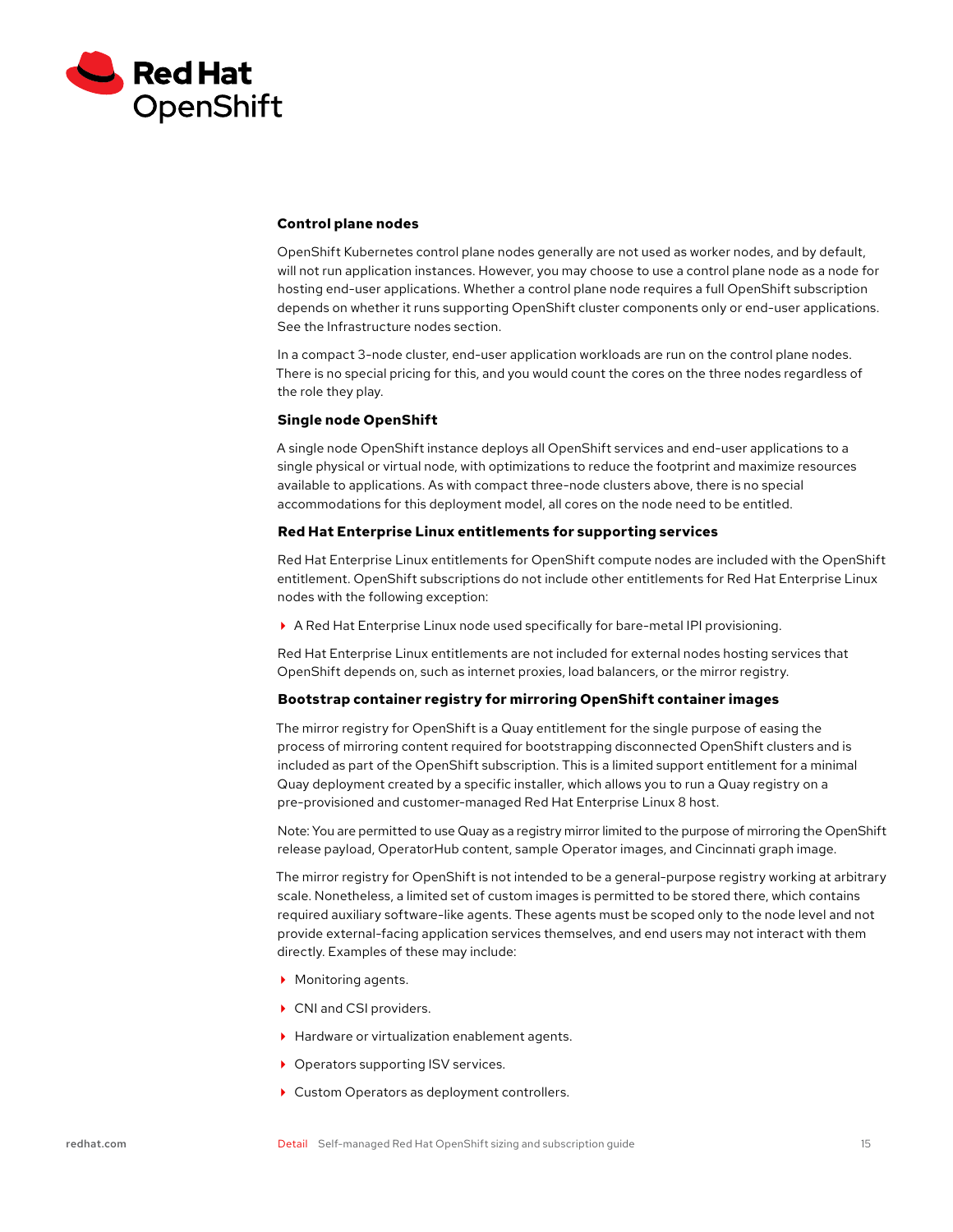<span id="page-15-0"></span>

## **Example of initial self-managed Red Hat OpenShift deployment**

The following example bill of materials provides an extremely flexible, scalable Red Hat OpenShift environment designed to run as VMs and support hundreds of application containers:

- **16 x OpenShift Platform Plus, 2-Core Premium subscriptions**, including:
	- ▶ Control plane nodes (3 VMs).
	- Additional infrastructure nodes (3 VMs).
	- ▶ Worker nodes (16 VMs sized at 2 cores or 4 vCPUs).
	- Multicluster management, advanced observability, and policy compliance.
- ▶ Declarative security and active threat detection and response.
- Scalable global container registry.
- Persistent Storage for applications and OpenShift infrastructure services

#### Optional:

**▶ 16 x Red Hat OpenShift Data Foundation Advanced:** Adds enhanced scalability, granular encryption, disaster recovery functionality, data security, and resilient block and file for file, block, and object storage services for workloads deployed inside Red Hat OpenShift as well as OpenShift infrastructure services. This is an optional add-on for customers running stateful applications that require persistent storage, or who want to build and operate a dedicated external storage cluster shared by multiple OpenShift clusters. Red Hat OpenShift Data Foundation Advanced is also available as part of a bundle called Red Hat OpenShift Platform Plus with Red Hat OpenShift Data Foundation Advanced.

Red Hat offers many additional application services and runtimes that have their own subscription and consumption models.

#### **Sizing process**

Red Hat OpenShift subscriptions do not limit application instances. You can run as many application instances in the Red Hat OpenShift environment as the underlying hardware and infrastructure will support. Larger-capacity hardware can run many application instances on a small number of hosts, while smaller-capacity hardware will require many hosts to run many application instances. The primary factor in determining the size of an OpenShift environment is how many pods, or application instances, will be running at any given time.

## **Step 1: Determine standard VM or hardware cores and memory**

You may have a standard VM size for application instances or, if you typically deploy on bare metal, a standard server configuration. The following questions will help you more accurately understand your VM and hardware needs. Remember that, in most cases, two vCPUs are equivalent to one core.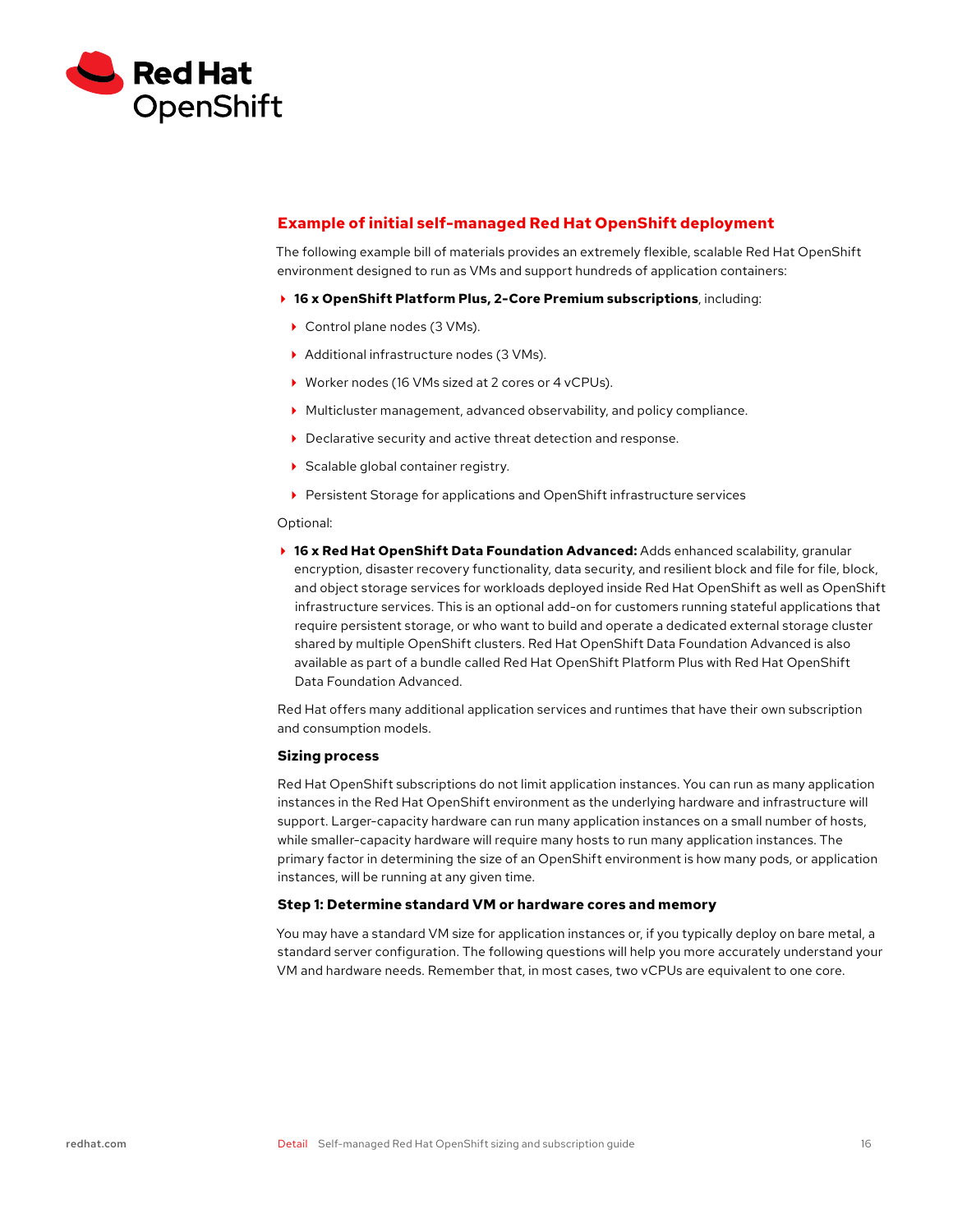<span id="page-16-0"></span>

## **Table 2: VM and hardware sizing questions**

| <b>Relevant questions</b>                                          | <b>Example answers</b>                                                 |
|--------------------------------------------------------------------|------------------------------------------------------------------------|
| What is the memory capacity of the VMs you<br>will use for nodes?  | Our VMs have 64GB of memory and 4 vCPUs and<br>hyperthreading is used. |
| What is the number of vCPUs for the VMs you<br>will use for nodes? |                                                                        |
| Is hyperthreading in use?                                          |                                                                        |

## **Step 2: Calculate number of application instances needed**

Next, determine how many application instances, or pods, you plan to deploy. When sizing the environment, any application component deployed on Red Hat OpenShift—such as a database, front-end static server, or message broker instance—is considered an application instance.

This figure can be an approximation to help you calculate a gross estimate of your Red Hat OpenShift environment size. CPU, memory oversubscription, quotas and limits, and other features can be used to further refine this estimate.

#### **Table 3: VM and hardware sizing questions**

| <b>Relevant questions</b>                                                                               | <b>Example answers</b>                                                                                                              |
|---------------------------------------------------------------------------------------------------------|-------------------------------------------------------------------------------------------------------------------------------------|
| How many application instances do you<br>anticipate deploying in each Red Hat<br>OpenShift environment? | We have around 1,250 application instances in<br>our development environment and around 250<br>application instances in production. |
| What type of applications are they (e.g.,<br>language, framework, database)?                            | We mainly deploy Java but have some Microsoft.<br>NET Core and Ruby applications as well. We also<br>use a lot of MySQL.            |

#### **Step 3: Determine preferred maximum OpenShift node utilization**

We recommend reserving some space in case of increased demand, especially if autoscaling is enabled for workloads. Your preferred utilization will vary on the basis of historical load for the applications that will run on OpenShift.

#### **Table 4: Preferred maximum OpenShift node utilization questions**

| <b>Relevant questions</b>               | <b>Example answers</b>                          |
|-----------------------------------------|-------------------------------------------------|
| How much space do I want to reserve for | We want to run nodes at a maximum average of    |
| increased demand?                       | 80% of total capacity (leaving 20% in reserve). |

#### **Step 4: Determine total memory footprint**

Next, calculate the total memory footprint of the deployed applications. If you are considering a completely greenfield environment, memory use data may not be available, but you can use educated approximations—for example, 1GB of memory per Java application instance—to make an estimate.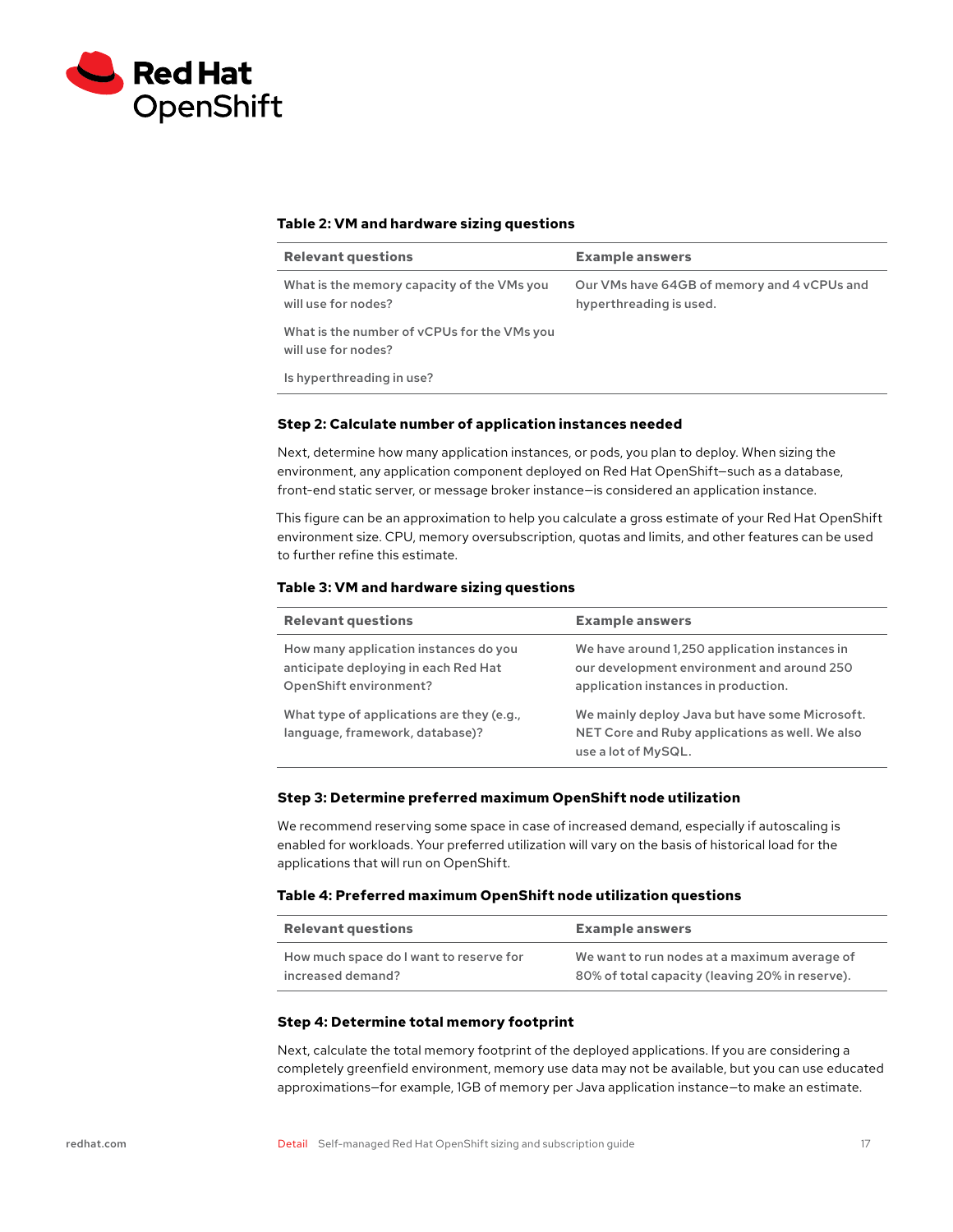<span id="page-17-0"></span>

## **Table 5: OpenShift memory footprint questions**

| <b>Relevant questions</b>                                | <b>Example answers</b>                                  |
|----------------------------------------------------------|---------------------------------------------------------|
| What is the average memory footprint of<br>applications? | Our application instances use 2GB of memory<br>or less. |
|                                                          | OR                                                      |
|                                                          | We typically allocate 2GB for JVM heap.                 |

## **Step 5: Calculate totals**

Finally, determine the number of OpenShift subscriptions needed on the basis of the data gathered in steps 1-4.

- ▶ Effective per-node memory capacity (GB) = Preferred maximum OpenShift node utilization (%) \* standard VM or hardware memory
- ▶ Total memory utilization
- = Application instances \* average application memory footprint
- ▶ Number of nodes required to cover utilization
- = Total memory utilization / standard VM or hardware memory
- ▶ Total required cores
- = Number of nodes required to cover utilization \* standard VM or hardware cores
- ▶ Effective virtual cores
- = Total required cores / 2
- ▶ Number of OpenShift Platform Plus subscriptions<sup>1</sup>
	- = Total cores / 2 OR
- = Effective virtual cores / 2

## **Example calculation for virtualized environments**

System sizing (from steps 1-5)

- ▶ Standard number of VM cores = 4 (hyperthreading used, 2 effective virtual cores)
- ▶ Standard VM memory = 64GB
- $\triangleright$  Preferred maximum node utilization = 80%
- ▶ Average application memory footprint = 2GB
- ▶ Number of application instances = 1500

Subscription calculations

- Effective node memory capacity
- = 80% preferred maximum node utilization \* 64GB standard VM memory = 51GB
- **1** *If hyperthreading is in use, 2 virtual cores count only as 1 core of a subscription. See the section on Cores versus vCPUs and hyperthreading for details on whether to use effective or actual cores in this calculation.*